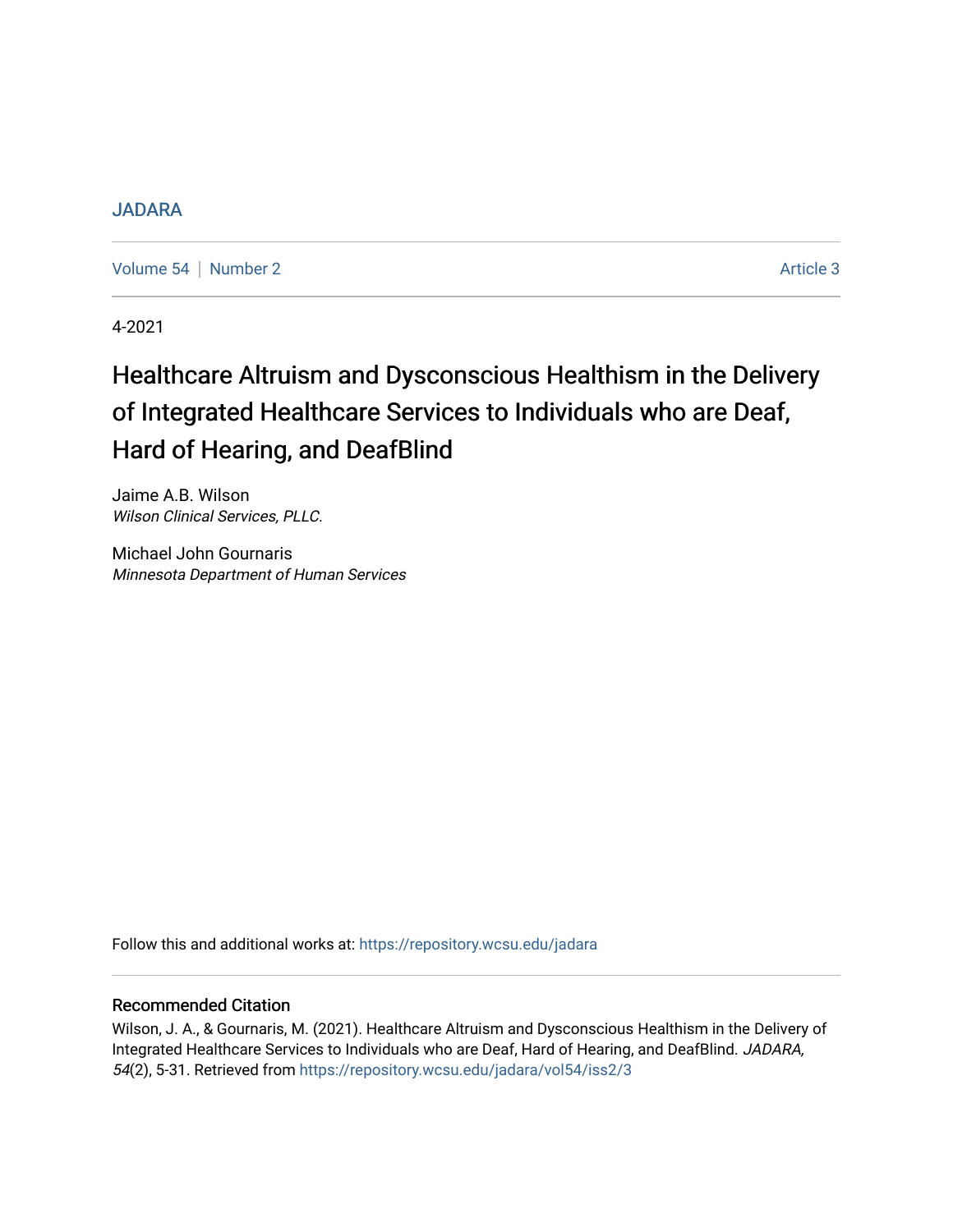# Healthcare Altruism and Dysconscious Healthism in the Delivery of Integrated Healthcare Services to Individuals who are Deaf, Hard of Hearing, and DeafBlind

#### Cover Page Footnote

Jaime A.B. Wilson\*, Michael John Gournaris† \*Independent Private Practice Wilson Clinical Services, PLLC. Tacoma, WA †Mental Health Program Director Minnesota Department of Human Services Deaf and Hard of Hearing Services Division St. Paul, MN Author correspondence: Jaime A.B. Wilson, Ph.D., ABN; Wilson Clinical Services, PLLC., 1117 A Street, Tacoma, WA 98402-5003. Fax: 253-533-9071; E-mail: wcs@WilsonClinical.com Acknowledgments: Portions of this paper were presented as a keynote address by the first and second authors at the 2019 American Deafness and Rehabilitation Association (ADARA) and Association of Medical Professionals with Hearing Losses (AMPHL) co-conference in Baltimore, MD.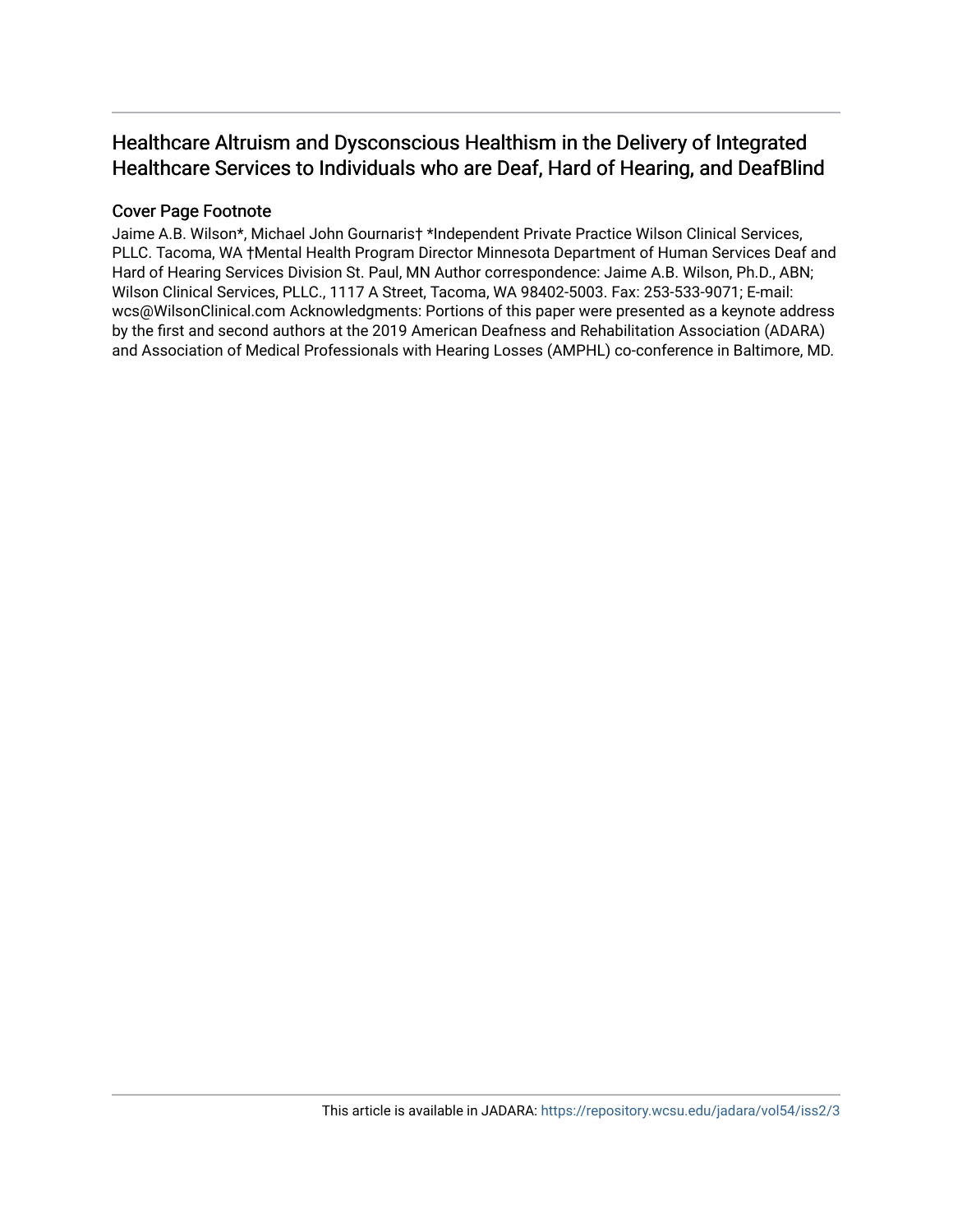## **Healthcare Altruism and Dysconscious Healthism in the Delivery of Integrated Healthcare Services to Individuals who are Deaf, Hard of Hearing, and DeafBlind**

#### **Abstract**

*Healthcare altruism* and *dysconscious healthism* are terms proposed to recognize the barriers to healthcare access faced by not only individuals with hearing loss but also all minority populations. The implications of an integrated healthcare model to provide services to individuals who are d/Deaf, hard of hearing, or DeafBlind (D/HH/DB) are explored. Unique insights are then offered regarding existing barriers to healthcare access and the next steps.

*Keywords: deaf, hard of hearing, DeafBlind, integrated care, collaborative care, crossdisciplinary care, health, healthcare access, cultural competency, healthcare disparities, justice, equality, ethics, health, communication, minorities*

#### **Authors:**

Jaime A.B. Wilson, PhD, ABN, ABPP Board Certified Neuropsychologist in Independent Private Practice Wilson Clinical Services, PLLC. Tacoma, WA

Michael John Gournaris, PhD, Mental Health Program Director Minnesota Department of Human Services Deaf and Hard of Hearing Services Division St. Paul, MN

#### **Corresponding Author:**

Jaime A.B. Wilson, Ph.D., ABN, ABPP; Wilson Clinical Services, PLLC., 1117 A Street, Tacoma, WA 98402-5003. Fax: 253-533-9071; E-mail: wcs@WilsonClinical.com

#### **Cover page footnote:**

Acknowledgments: Portions of this paper were presented as a keynote address by the first and second authors at the 2019 American Deafness and Rehabilitation Association (ADARA) and Association of Medical Professionals with Hearing Losses (AMPHL) co-conference in Baltimore, MD.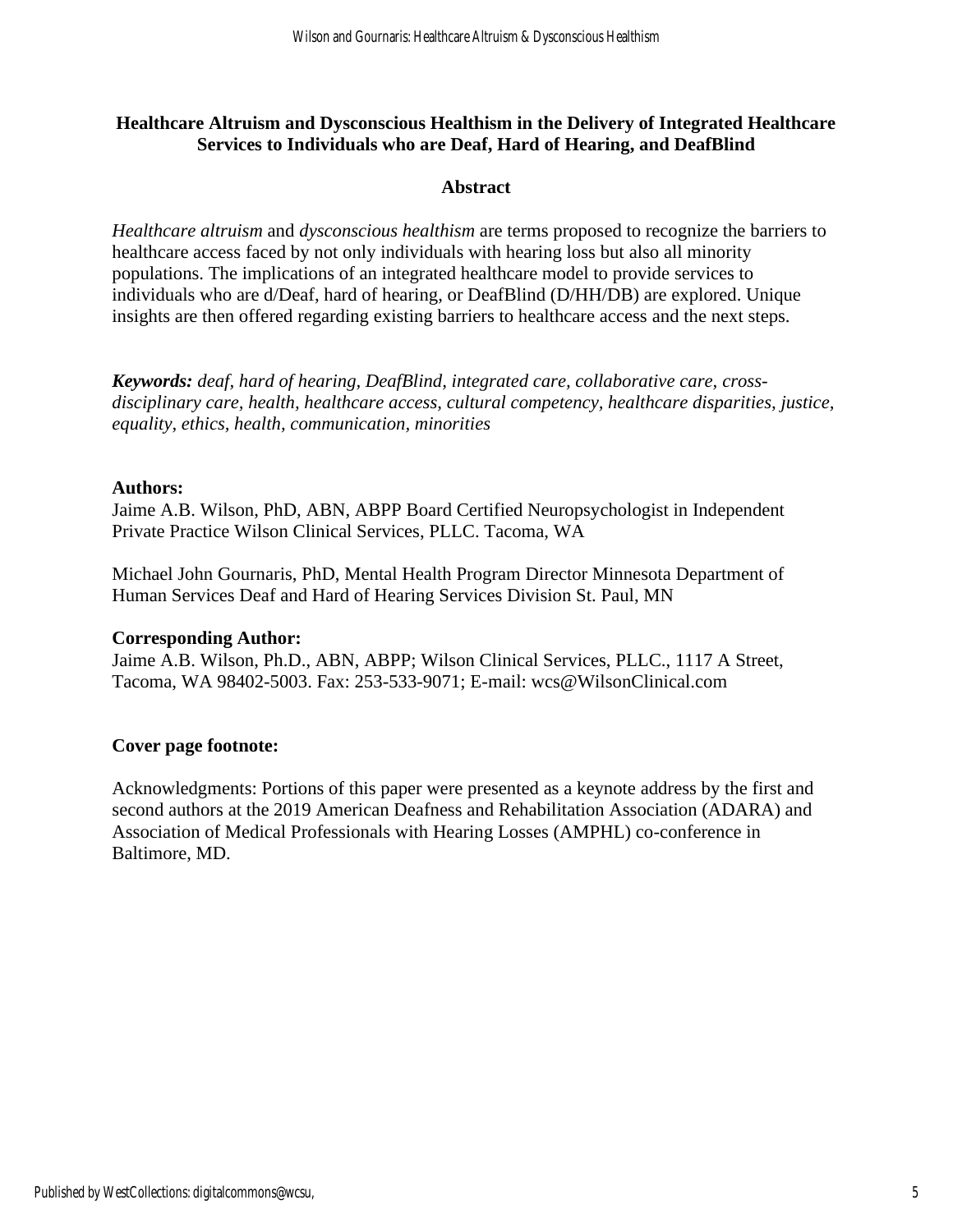#### **Healthcare Altruism and Dysconscious Healthism in the Delivery of Integrated Healthcare Services to Individuals who are Deaf, Hard of Hearing, and DeafBlind**

The common or current model of healthcare services for persons who are d/Deaf, hard of hearing, and DeafBlind (D/HH/DB) generally occurs in silos. Healthcare taking place in silos references the fact that many specialties, such as the primary care provider (PCP), the cardiac specialist, the dietician, the physical therapist, or the behavioral health provider, each creates a care plan for a given patient (Bahensky et al., 2005; Hajek, 2013; Mann, 2005; Mohler, 2013). The silo approach to healthcare can also be conceptualized as the separation of physical and behavioral healthcare (Clabby & Howarth, 2007; Mauer & Druss, 2010; Spiro, 2014; Waters, 2003).

The dichotomization of physical and behavioral health is particularly surprising when one considers the comorbidity statistics of primary care and behavioral health diagnoses. Table 1 provides an example of several comorbid healthcare diagnoses that can manifest in both primary care and behavioral health settings.

## **Table 1**

| <b>Primary Care Diagnoses</b> | <b>Percentage</b> | <b>Comorbid Behavioral</b><br><b>Health Diagnoses</b> |
|-------------------------------|-------------------|-------------------------------------------------------|
| <b>Diabetes</b>               | 36%               | Depression                                            |
| Asthma                        | 42%               | Anxiety                                               |
| Chronic Pain                  | 62%               | Opiate Dependence+++*                                 |
| <b>Cardiovascular Disease</b> | 17%               | Depression                                            |
| Cerebrovascular Disease       | 23%               | Depression                                            |

*Examples of Comorbid Healthcare Diagnoses*

\*+++ represents other psychological comorbidities that frequently present with opiate dependence, such as depression, anxiety, & PTSD.

Such comorbidity statistics can help clarify the reason integrated care is essential: behavioral and physical health problems frequently co-occur (Dhar & Barton, 2016; Mavrides & Nemeroff, 2015; Raney, 2017). Moreover, behavioral health diagnoses can spell difficulties for treatment compliance for primary care diagnoses (Dew et al., 1999; DiMatteo et al., 2000; Roter et al., 1998). For example, someone with diabetes may have poor treatment compliance because psychological issues overwhelm the patient (Harkness et al., 2010).

Altogether, approximately 14% of the global burden of disease has been attributed to behavioral health disorders (Prince et al., 2007). However, the burden of behavioral health disorders is likely to have been underestimated because of the historically inadequate appreciation of the interconnectedness between mental and somatic health conditions. Consider the fact that behavioral health disorders can increase the risk of somatic health problems. For example, anorexic or bulimic symptoms can bring on metabolic syndromes such as diabetes, heart disease, or strokes. Behavioral health disorders associated with risk-taking behaviors can also increase the risk of exposure to communicable (e.g., HIV) and non-communicable (e.g., cardiovascular issues secondary to prolonged stress) diseases.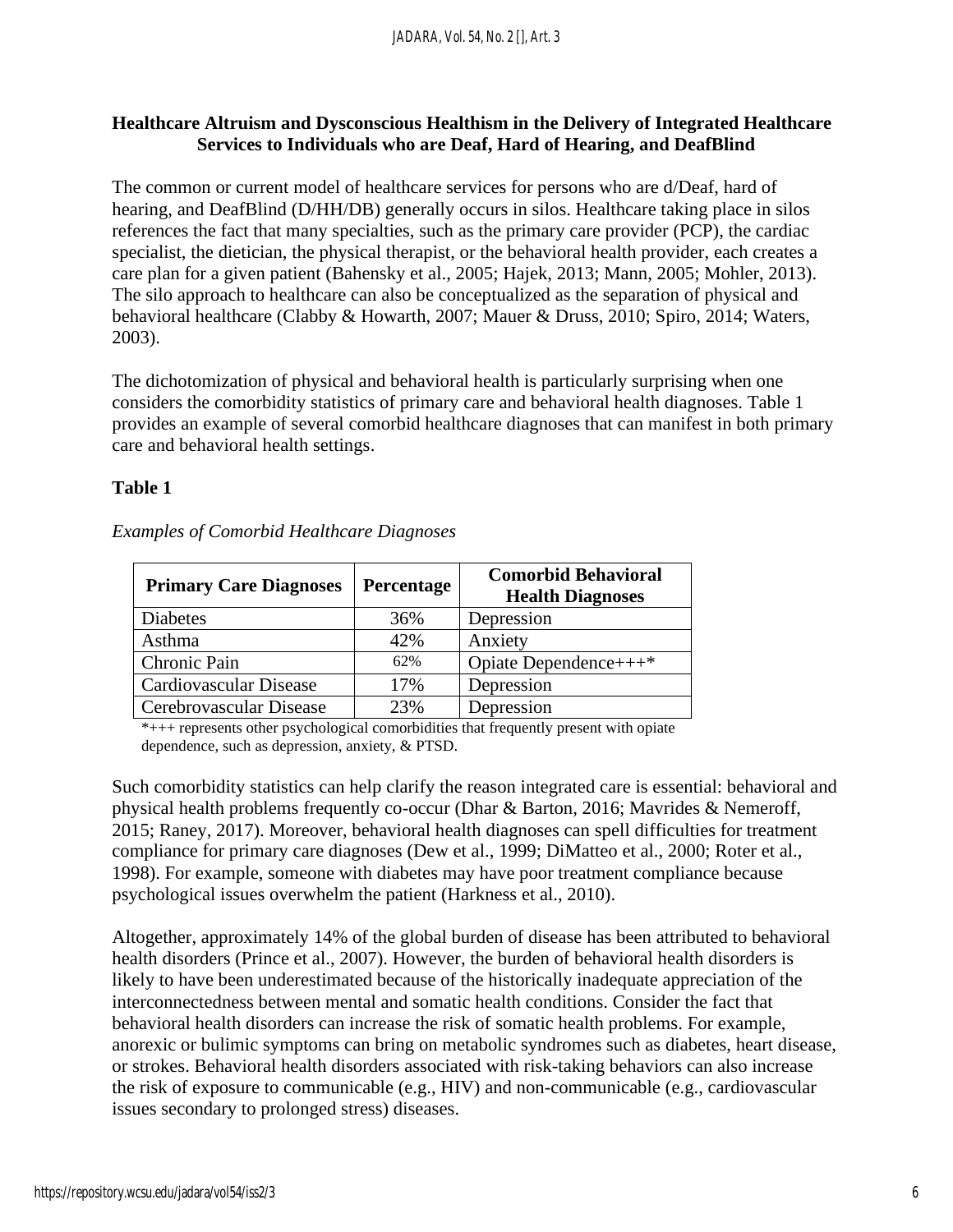Conversely, many somatic health conditions can increase the risk of a mental disorder or can even worsen depression and anxiety (De Hert et al., 2011). The comorbidity of somatic and behavioral health conditions complicates help-seeking, diagnosis, and treatment, and also influences prognosis (Prince et al., 2007). Premature mortality rates of individuals with behavioral health issues have also been noted in the literature (Hayes et al., 2015; Plana-Ripoll et al., 2019; WHO, 2013).

#### **Barriers to Healthcare for Individuals who are Deaf, Hard of Hearing, and DeafBlind**

Individuals with hearing loss face a variety of barriers to healthcare. A brief discussion of potential access-to-care barriers specific to patients who are D/HH/DB follows.

#### **Increased Risk of Misdiagnoses & Underdiagnoses**

The lack of effective direct communication between the healthcare provider and a patient can increase the risk of under- or misdiagnoses (Leigh & Pollard, 2003). It is essential to recognize that *direct communication* does not entail working with a sign language interpreter. Adding a third-person sign language interpreter to a communication exchange introduces complexities that can be easily overlooked by a provider who is not culturally or linguistically competent. Consider the context of a psychological or neuropsychological exam. Administration of these exams requires abidance by standardized procedures to obtain a valid profile for accurate diagnostic purposes. Both the administering provider and interpreter may not be aware that certain items do not "translate" in the intended standardized manner.

For example, an exam item may ask the patient to answer the question, "How much is a quarter and a dime?" The general signed phrase (presented in American Sign Language, or ASL, gloss here; it is imperative to note that ASL grammatical structure is distinct from English grammatical structure) "CENT 25, CENT 10 – HOW MUCH?" The problem with the signed phrase is that, "CENT 25, CENT 10" gives away the values that would otherwise not be indicated in a verbalized English statement (negating the determination of whether the individual has the correct numerical values tied to "quarter" and "dime"). If signed to the standardized procedure*,*  at least part of the question would be either fingerspelled (e.g., Q-U-A-R-T-E-R & D-I-M-E) or the coins would be shown with the request to name the stimuli. The implications of such departures from standardized procedures can result in the overlooking of needed diagnoses for service accommodations (e.g., more time for assignments or exams due to a learning disability). Even an indication of a diagnosis when there is none can result in wasted time and resources, and potentially dangerous treatment recommendations (e.g., medication management for a false positive diagnosis).

Another example might consider the misdiagnosis of attention deficits among individuals who are D/HH/DB. Non-biological causes of poor attention and impulsive behaviors for adults and children with hearing loss may stem from a learning or language disability. For the child who is D/HH/DB, there are a host of rule outs that need to be considered. Rule-outs might include a lack of adequate socialization opportunities or available sign-fluent social outlets, such as neighbors, coworkers, or family members who can sign (Hindley & Kroll, 1998). Limited social outlets due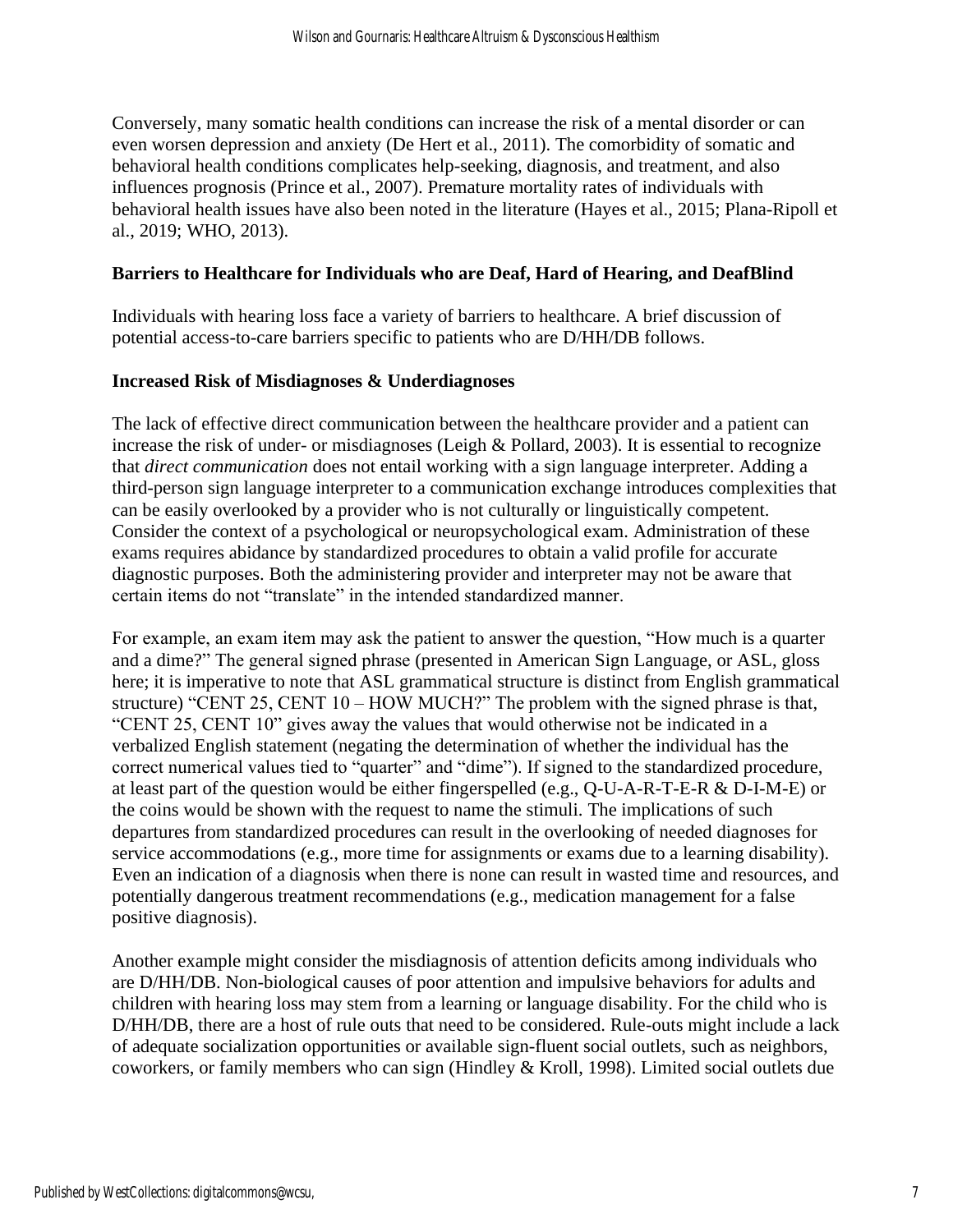to communication inaccessibility can lead to an increase in disruptive behaviors. The increase in disruptive behaviors thus becomes a psychosocial — as opposed to a biological — phenomenon.

#### **Lower Adherence to Treatment**

Lower adherence to treatment in the context of cultural and linguistic discordance is well documented in the literature (Antshel, 2002; Carrasquillo et al., 1999; Graham et al., 2008; Stewart, 1995; Torres, 1998; Traylor et al., 2010; Woloshin et al., 1995). Within the hearing loss patient population, at least one study has found lower treatment adherence rates when the provider is not culturally or linguistically proficient (McKee et al., 2011).

Research further suggests that those with little or no social support networks tend to have reduced healthcare treatment compliance rates (Holt-Lunstad, 2017). Individuals with hearing loss, especially those who may have limited sign-fluent communication access to family members – or difficulties accessing communication with others in general – are at a much higher risk for loneliness (Charlson et al., 1992; Hauser et al., 2010; Most, 2007; Murphy & Newlon, 1987; Steinberg et al., 1999; Thomas & Herbst, 1980).

Furthermore, research has shown that people who are lonely and isolated have an increased risk of heart disease, stroke (Valtorta et al., 2016), and immunodeficiencies (Jaremka et al., 2013). Individuals who are lonely may also have a harder time recovering from cancer (Yildirim & Kocabiyik, 2010). Loneliness is similarly linked to depression and may lead to premature death (Steptoe et al., 2013; Tomaka et al., 2006). All of these factors may partly explain the higher prevalence rates of health comorbidities within the population of the D/HH/DB community (Barnett & Franks, 2002). These health comorbidities may also contribute to lower treatment compliance rates. For example, individuals with depression often present with symptoms of abulia or amotivation, creating a significant barrier to compliance with prescribed treatment.

#### **Sign Interpreter Accommodations in Healthcare Settings**

Although research has demonstrated that professionally-trained medical interpreters of any language can offer improved communication, better patient care, and overall cost savings, research also indicates they are underutilized due to their perceived inefficiency (Chan et al., 2010). In reference to patients who are D/HH/DB, a 2004 survey of practicing physicians showed that while 63% knew that signing should be the primary method of communication, only 22% worked with an ASL interpreter in their practices (Iezzoni et al., 2004). Another study found that only 17% of signers with hearing loss received an interpreter in healthcare settings (Alexander et al., 2012).

One reason for the discrepancy between the 63% being aware of the need for signing and only 22% using an interpreter may be related to the idea that many hearing healthcare providers are over-confident in their ability to successfully communicate directly with someone who is D/HH/DB (Iezzoni et al., 2004; Wachtel & Kelz, 2020; Wright et al., 2006). While securing interpreting services may be considered an inconvenience of cost and time for some providers, the importance of communication in a given healthcare interaction is paramount.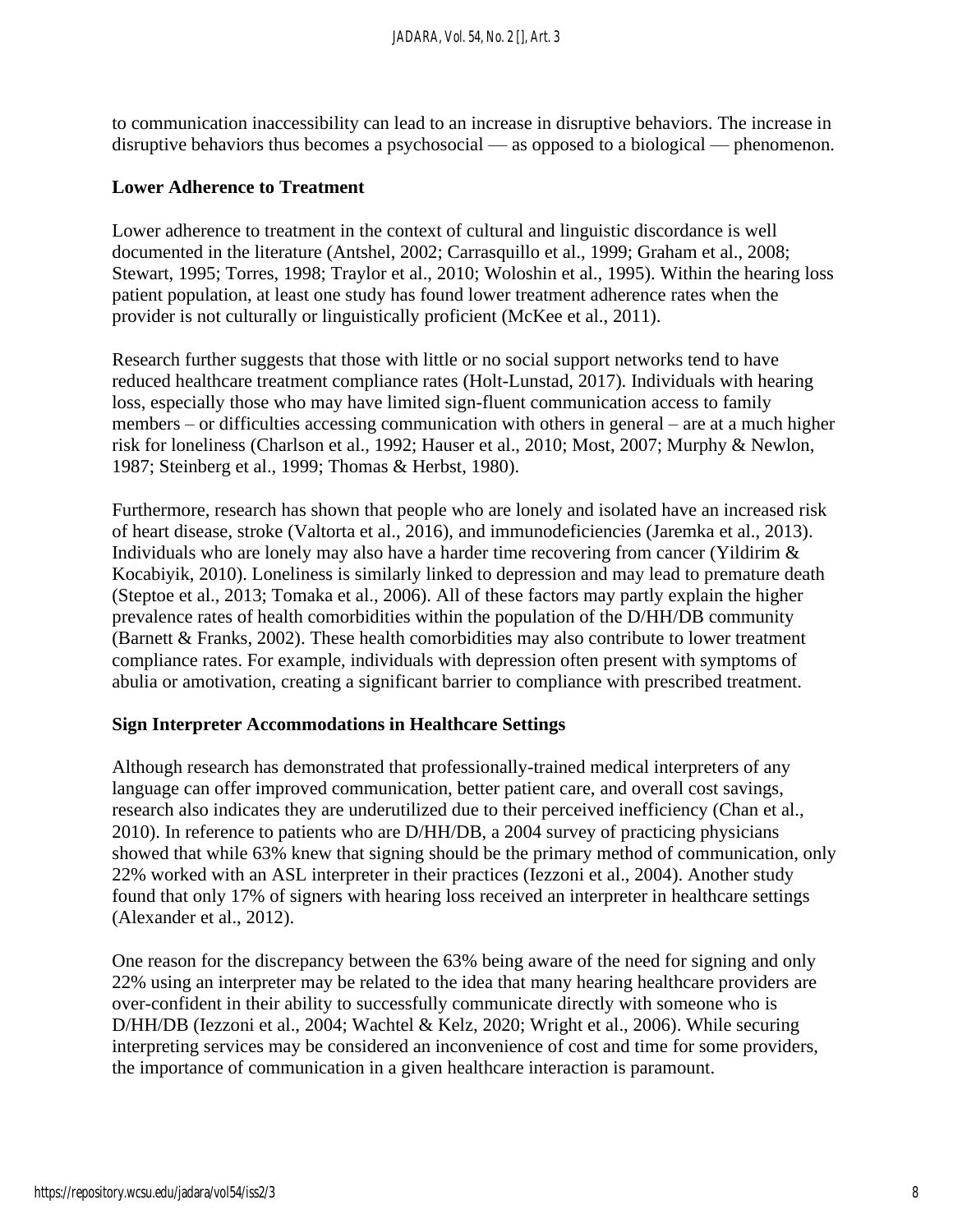#### **Lack of Access to Quality Insurance Coverage**

Part of the reason individuals with hearing loss may have less-than-optimal insurance coverage is likely related — at least in part — to lack of access to employment (O'Carroll, 2020). One example of this lack of access was published by Amanda Morris for the National Public Radio (NPR) in January 2019. Morris wrote about an individual with hearing loss who had two master's degrees yet had received no full-time, permanent job offers despite having submitted over 1,000 applications. This individual woke up at 5:00 a.m. most days to look for jobs and zealously submitted applications throughout the day until 9:00 p.m. This individual also meticulously maintained a spreadsheet of every job vacancy applied to (Morris, 2019).

The unemployment rate among the population of persons with hearing loss is both staggering and somber. Fewer than 40% of those with a hearing loss work full time (Cornell University, 2019). The most recent statistics show that if part-time jobs were included, 53% of people with hearing loss were in the workforce, as compared to 76% of individuals without hearing loss (Garberoglio et al., 2019). Due to this lack of access to employment, individuals who are D/HH/DB are more likely to have Medicaid coverage for their primary insurance (Bachman et al., 2004) or none at all.

Although the goal of expansion of Medicaid under the Affordable Care Act was to increase healthcare accessibility, the stigma associated with public insurance coverage may affect the nature, content, and quality of care that beneficiaries receive (Martinez-Hume et al., 2017). Moreover, difficulties with obtaining reimbursement for services, and the lower fee structure for services, may deter many healthcare providers from paneling with their state's Medicaid plan (Perloff et al., 1995; Saulsberry et al., 2019).

#### **Inadequate Health Literacy**

Prior research has found that persons who are D/HH/DB have lower health literacy than their hearing counterparts (Heuttel & Rothstein, 2001; Kuenburg et al., 2016; Peinkofer, 1994; Tamaskar et al., 2000; Winningham et al., 2008). One study found that individuals with hearing loss were seven times more likely to have inadequate health knowledge than hearing participants (McKee et al., 2015).

Inadequate health literacy is likely the result of barriers to access to healthcare education and information. Consider the fact that individuals with hearing loss typically do not have access to incidental learning opportunities, such as overhearing of conversations. Inability to overhear even casual conversations whether in the home or community settings can significantly limit fund of knowledge of not only healthcare information but other areas that can contribute to life success. For example, if a certain community does not have fluoride in its water supply, educated individuals may discuss among themselves the need to obtain prescription fluoride supplements, especially if they have children living at home. Moreover, access to media information (Internet or magazine articles, captioned videos) is restricted by low English literacy levels often found among individuals who are D/HH/DB (Pollard Jr & Barnett, 2009; Traxler, 2000).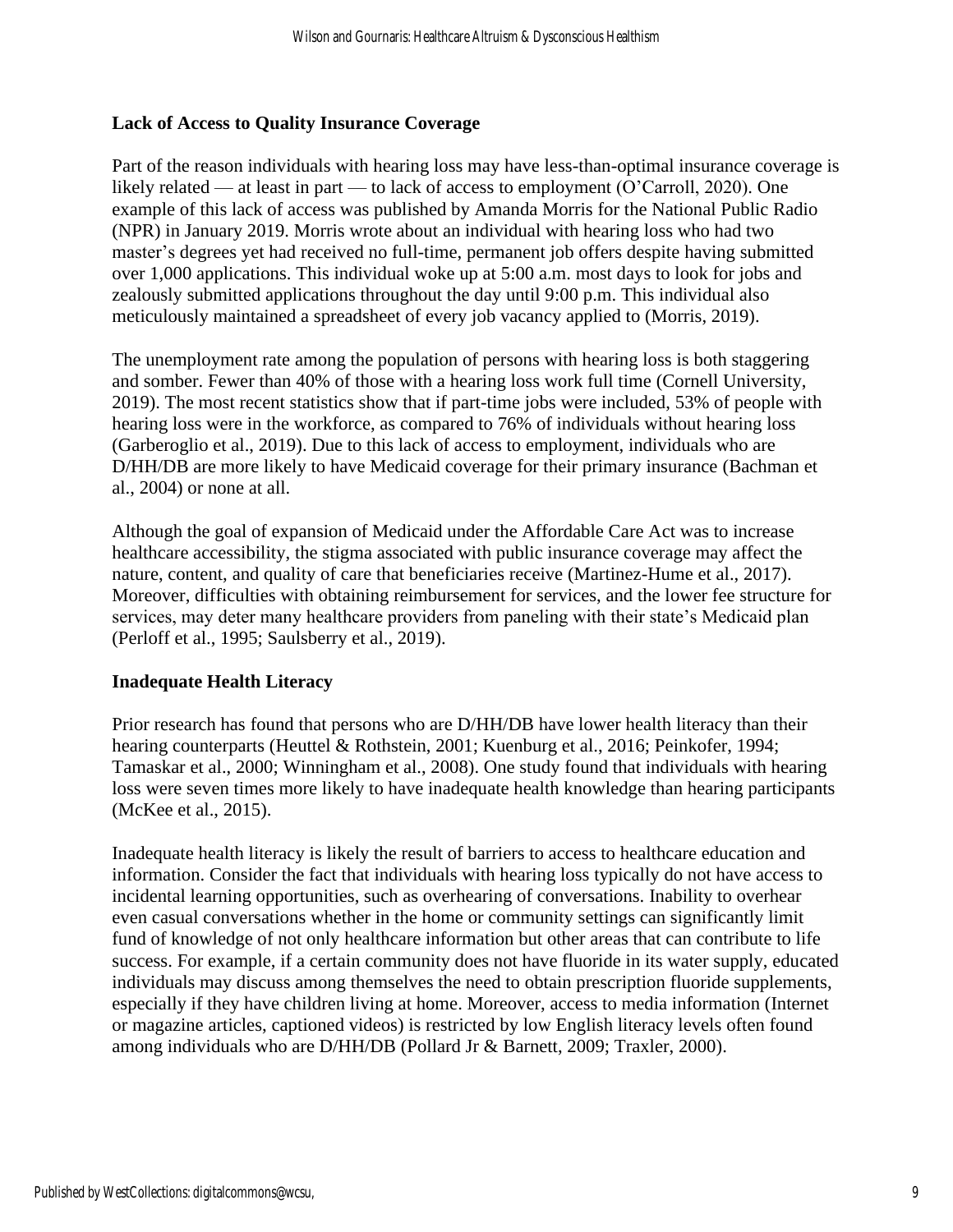Another contributing factor to limited healthcare-related knowledge includes previous findings that providers are generally less likely to repeat information with patients who are D/HH/DB, even when asked (Bat-Chava et al., 2005; McEwen & Anton-Culver, 1988; Schein JD, 1980). Reasons that providers are less likely to repeat information seem unclear, but appear to be due to some combination of time limits in a given health encounter as well as lack of awareness that a patient with hearing loss might need information repeated due to language differences. The aforementioned situation might be similar to what is seen with hearing immigrants who speak a foreign language and present for healthcare visits (see, for example, Todd & Hoffman-Goetz, 2011). Instead of providing more information to compensate for pre-existing lower knowledge levels, patients may be given less information and less detailed explanations regarding their health conditions.

It is then easy to see how all of the aforementioned barriers to healthcare faced by individuals who are D/HH/DB can create a general mistrust of healthcare institutions. The lack of formal training in current medical school curriculums regarding best practices when interacting with the patient who is D/HH/DB can also serve to perpetuate less-than-optimal healthcare encounters (Barnett et al., 2011; Ebert & Heckerling, 1995; Sheppard, 2014). Given the barriers to healthcare access that persons who are D/HH/DB face, the need for specialized integrative care might be considered all the more vital. The focus of this discussion now shifts to how we might navigate barriers to culturally and linguistically integrated care for patients who are D/HH/DB.

#### **Overcoming the Pull to Silo**

As described in the introductory section, the silo approach is the common or current model to healthcare services for the D/HH/DB community. The dichotomization of somatic health conditions from mental and behavioral healthcare falls under the silo model. Earlier referenced comorbidity statistics of behavioral and physical health problems point to the inefficiencies of the silo approach. The *pull-to-silo* approach is thus defined as any and all "pulls" to less effective ways in caring and serving patients who are D/HH/DB.

An example of the pull-to-silo approach might be the maintenance of the status quo by a given healthcare provider, whether consciously or unconsciously. Engagement in business, as usual, does little to further the progress of equality in healthcare access as well as maximum healthcare services for patients who are D/HH/DB. To overcome the pull-to-silo mentality, providers can and must have a personal creed or set of values. For this article, *value*s are lexically dichotomized from *goals*. Whereas once a goal is achieved and the progress stops, values provide *direction* and *ongoing* progress (Chase et al., 2013; Gregg et al., 2007).

A term that references a set of values that can help healthcare providers resist the pull to silo was recognized by the authors of the present article. The authors propose the term, *healthcare altruism*, as one that captures this essence.

#### **Introducing a New Term: Healthcare Altruism**

The goal of healthcare altruism is to reify high-quality values-based care and engender a commitment to a vision of team-based care. Healthcare altruism is thus defined as follows: A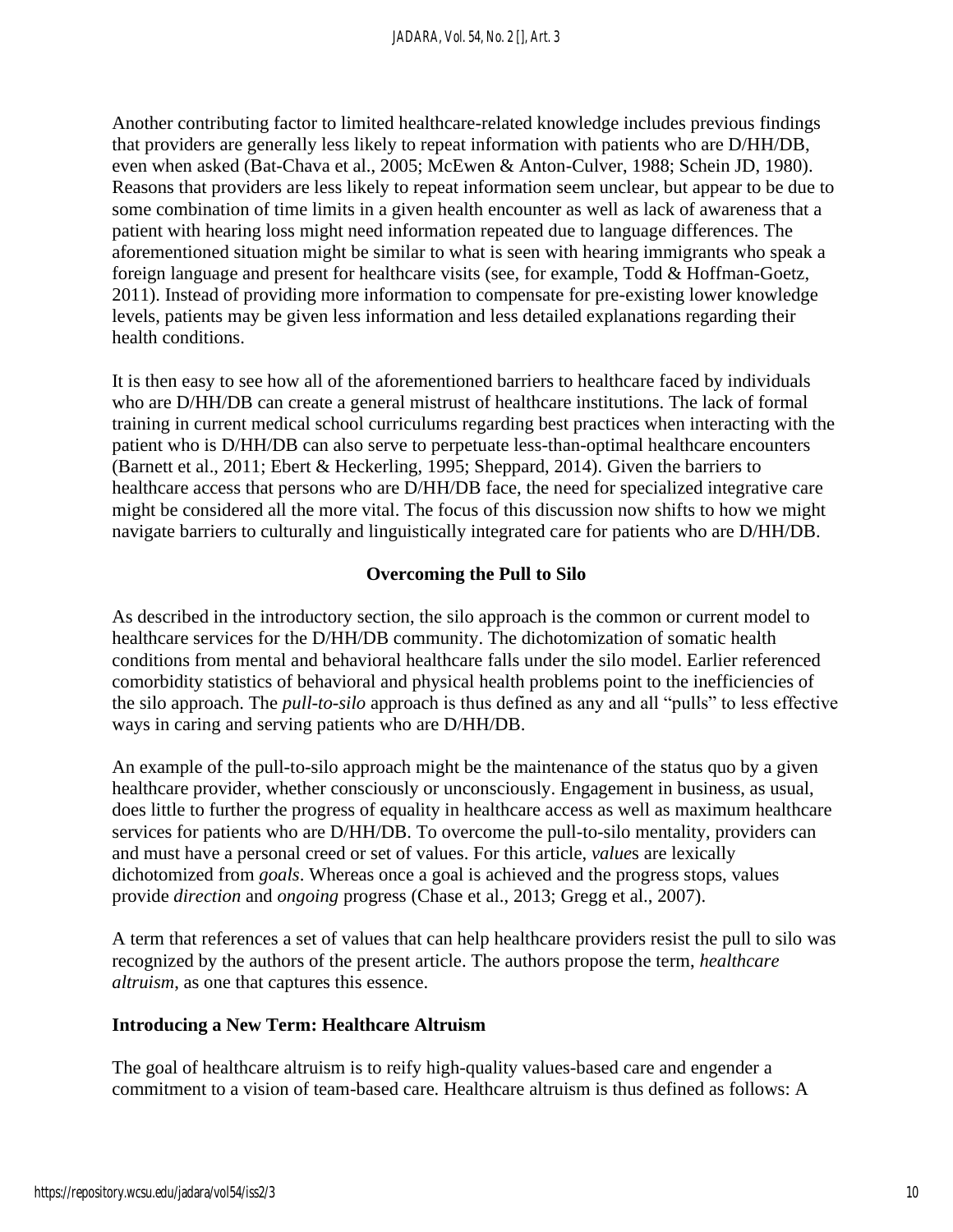nonhierarchical and selfless approach in the provision of healthcare and behavioral health services that recognizes and incorporates an interdisciplinary model for the comprehensive care of one's patients.

In essence, healthcare altruism is the resistance of the pull-to-silo approach. It is the recognition of one's ignorance, egoism, self-interest, or competitive attitudes (e.g., the "my field is better than yours" syndrome) that can be at the core of fractured interdisciplinary partnerships. With the recognition of such qualities that are aversive to healthcare altruism, a conscientious intention to recognize one's biases and rectify a given situation is put forth. Such individuals who strive to follow the principles of healthcare altruism are a constant voice for maintaining the patient's needs as the center of care, and they are the ones carrying out the essence of healthcare altruism.

We propose that healthcare altruism can further be considered a polysemous term that encompasses three values-based statements:

- 1) The patient receiving care is the most important person.
- 2) The team is greater than the individual.
- 3) We have a responsibility to improve the patient's life.

#### *The Patient Receiving Care Is the Most Important Person*

The first values-based theme statement is based on the idea that the "patient receiving care is the most important person." This type of care is patient-centered and focuses on the needs of the individual receiving care. The healthcare needs of the individual may include but not be limited to psychological or somatic needs.

#### *The Team Is Greater Than the Individual*

The second values-based theme centers on team-based care*.* The well-known axiom of the team being greater than the individual is applicable. In essence, when serving the sometimes intricate needs of the patient who is D/HH/DB, each provider's area of expertise is essential to maximizing the quality of care. Whether a healthcare encounter centers on somatic or behavioral services, as providers, we each have a valuable and critical role to play in the provision of wholeperson care.

## *We Have A Responsibility to Improve the Patient's Life*

In the third values-based statement, the focus shifts to us as individual providers. Tangentially associated with the well-known maxim ascribed to Hippocrates (i.e., "Do no harm"), we have a responsibility to do our part to improve the patient's life. This approach to care is sometimes referred to as *accountability-based care.* Table 2 summarizes the three values-based themes that encompass healthcare altruism.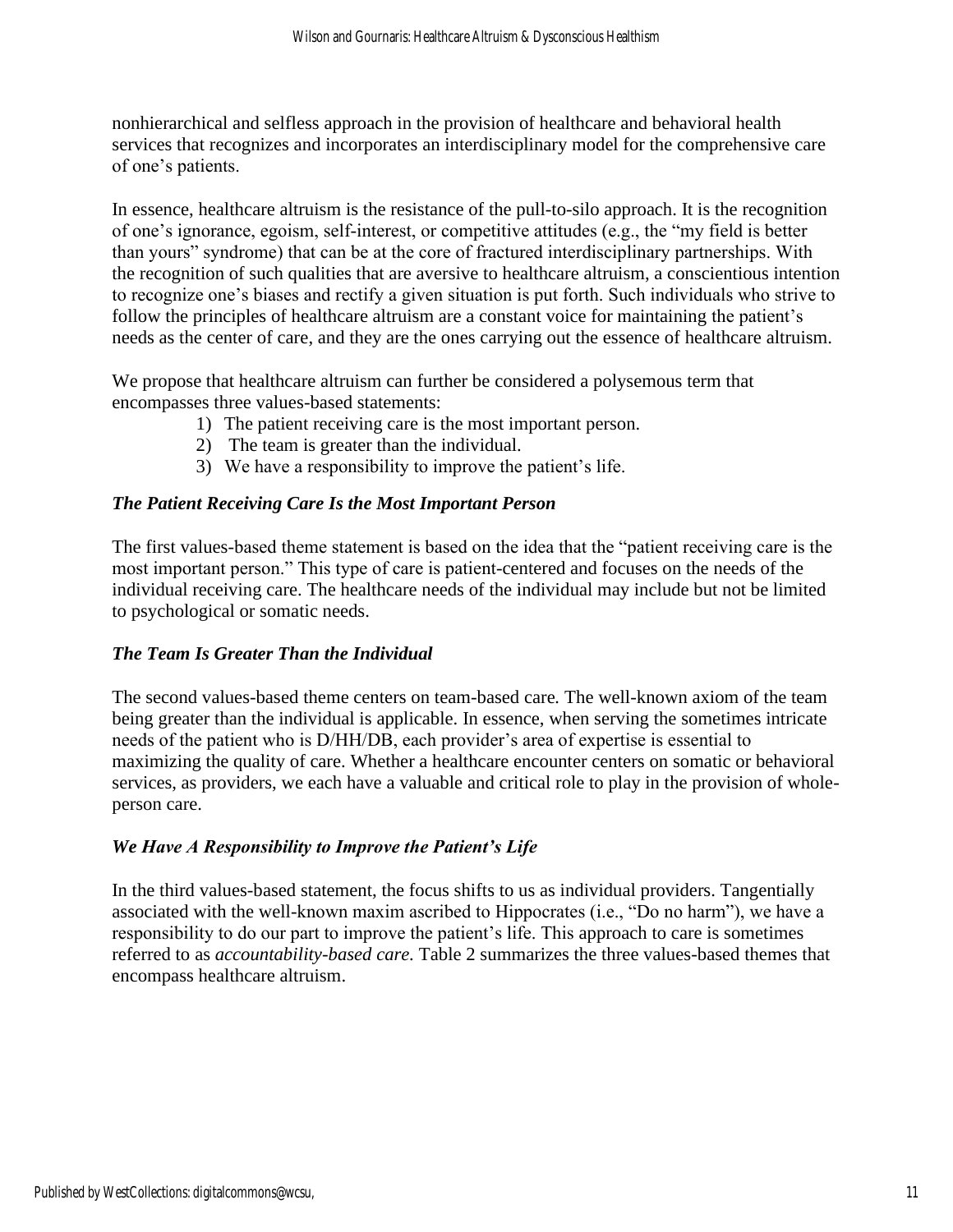## **Table 2**

*Three Values-Based Themes Underlying the Core Principles of Healthcare Altruism*

- 1) The patient receiving care is the most important person. *The patient with hearing loss is the center of the healthcare encounter, not the provider.*
- 2) The team is greater than the individual. *Other providers who also possess expertise in D/HH/DB healthcare matters are actively sought out to attain multidisciplinary and whole-person care.*
- 3) We have a responsibility to improve the patient's life (accountability-based care). *Allowing personal preferences or biases to inform one's clinical decision-making to the exclusion of whole-person care may prevent the patient from attaining maximum healthcare benefit.*

All of the above statements can be thought of as a collective resistance of the pull-to-silo approach. The above values-based care statements can be applied to healthcare altruism through four attributes.

#### **Attaining Healthcare Altruism: Four Needed Attributes**

Now that the *what* of healthcare altruism has been defined, the next aspect relates to the *how*. How can healthcare providers put themselves on a path towards attaining the pinnacle of service provision for individuals who are D/HH/DB? There are four attributes that the present authors propose as ways to set oneself on a path toward healthcare altruism ideals.

#### *Attribute 1: An Open and Nonjudgmental Stance*

The proposed first step toward healthcare altruism is a striving for an open and nonjudgmental stance. When healthcare providers adopt such a stand, they are willing to explore, consult, and learn about other providers that serve patients who are D/HH/DB regardless of a given provider's field or specialty. Curiosity paves the path towards diversification of one's healthcare toolbox. The improvement of a patient's overall healthcare service is the ultimate objective of an open and nonjudgmental stance.

#### *Attribute 2: Ability to Triage*

Within the context of a culturally and linguistically competent healthcare provider whose patient population entails persons who are D/HH/DB, the ability to triage is an essential skill. Excellent triage skills require that a given provider have a strong network as well as a working knowledge of how or to what extent another's expertise might contribute to the overall quality of a given patient's care. There should be no hesitation on the provider's part to engage the network and refer a patient for additional services. Engagement with other healthcare providers can also entail consultations to assist with the patient's treatment planning or approach to intervention.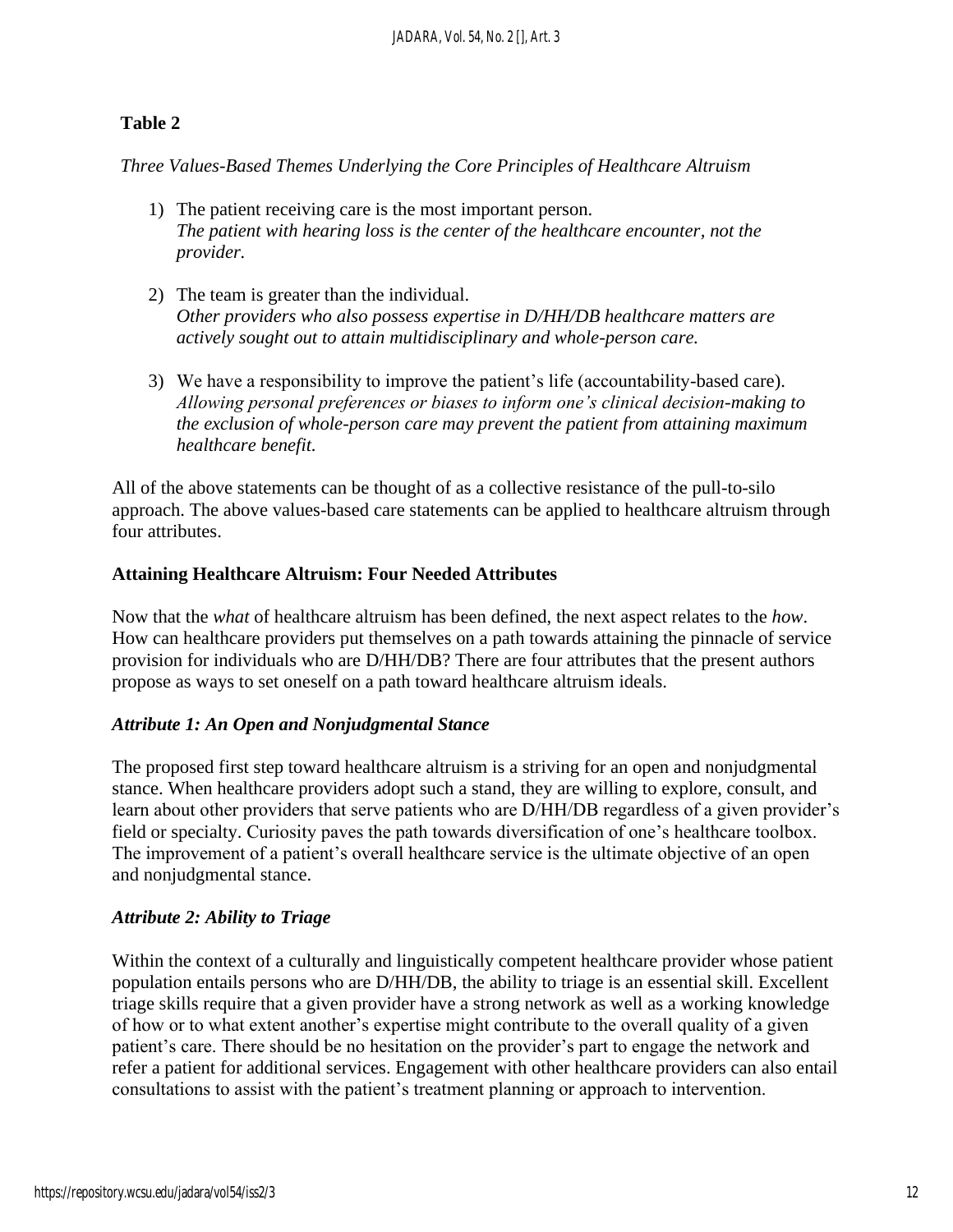It should be noted that the above-described triage process does not refer to the general triage process that healthcare systems engage in on a daily basis. This ability to triage goes beyond the local referral to a hearing provider who does not possess cultural or linguistic competencies. When properly conducted, the ability to triage entails the use of one's network of culturally and linguistically competent healthcare providers. Oftentimes, this may mean referring to such specialized providers irrespective of geographical location.

#### *Attribute 3: Courage to Champion "Togetherness" Over "Silo-ness"*

Healthcare providers who are champions of "togetherness" do not view a given individual as "my patient." Instead, the adopted view becomes "our patient*.*" It can take courage to break from tradition to see healthcare service provision as most effective when provided in a collaborative healthcare network of providers who themselves are "other" experts that also serve patients who are D/HH/DB. Making changes is not always easy but can be well worth it, especially in light of the generally diverse healthcare needs of patients who are D/HH/DB.

#### *Attribute 4: Commitment, Humility, and Creativity*

The characteristics of commitment, humility, and creativity are what sustain members of a care team. If one is not committed to carrying out the vision of integrated healthcare, follow-through will be lacking. Humility to recognize the limits of one's competencies is also essential. Such humility allows one to recognize that a silo approach does not provide maximum benefit to the patient at the heart of the healthcare encounter.

Creativity is a *sine qua non —* an essential ingredient — when providing any type of culturally and linguistically accessible integrated care. For instance, other culturally and linguistically competent providers may not be available on a local level. Videophone conferencing, electronic communication, and even travel may be required to ensure appropriate and efficient integrated care for the patient who is D/HH/DB.

While the above attributes can benefit everyone — not just providers who serve patients who are D/HH/DB — these attributes are especially relevant for serving this specialized population. This emphasis is justified by the points made earlier in this article, namely that individuals who are D/HH/DB face unique and significant barriers to healthcare access. These barriers to healthcare access elevate the need for specialized and cohesive integrative care.

**The Antithesis of Healthcare Altruism: Dysconscious Healthism.** Philosophers over the centuries have elaborated on various scientific epistemological concepts. One concept of epistemology is grounded in the tenet that the attainment of knowledge is heightened when we recognize what a given idea is *not* (Wenning, 2009). Understanding what healthcare altruism does *not* entail can provide further enlightenment on the term per se. The term proposed by the authors to describe the antithesis of healthcare altruism is *dysconscious healthism.* 

The technical definition of dysconscious healthism is: When personal interests derail the pursuit of healthcare altruism, values-based, or patient-based practice. In essence, dysconscious healthism submits to the pull-to-silo approach. A provider following dysconscious healthism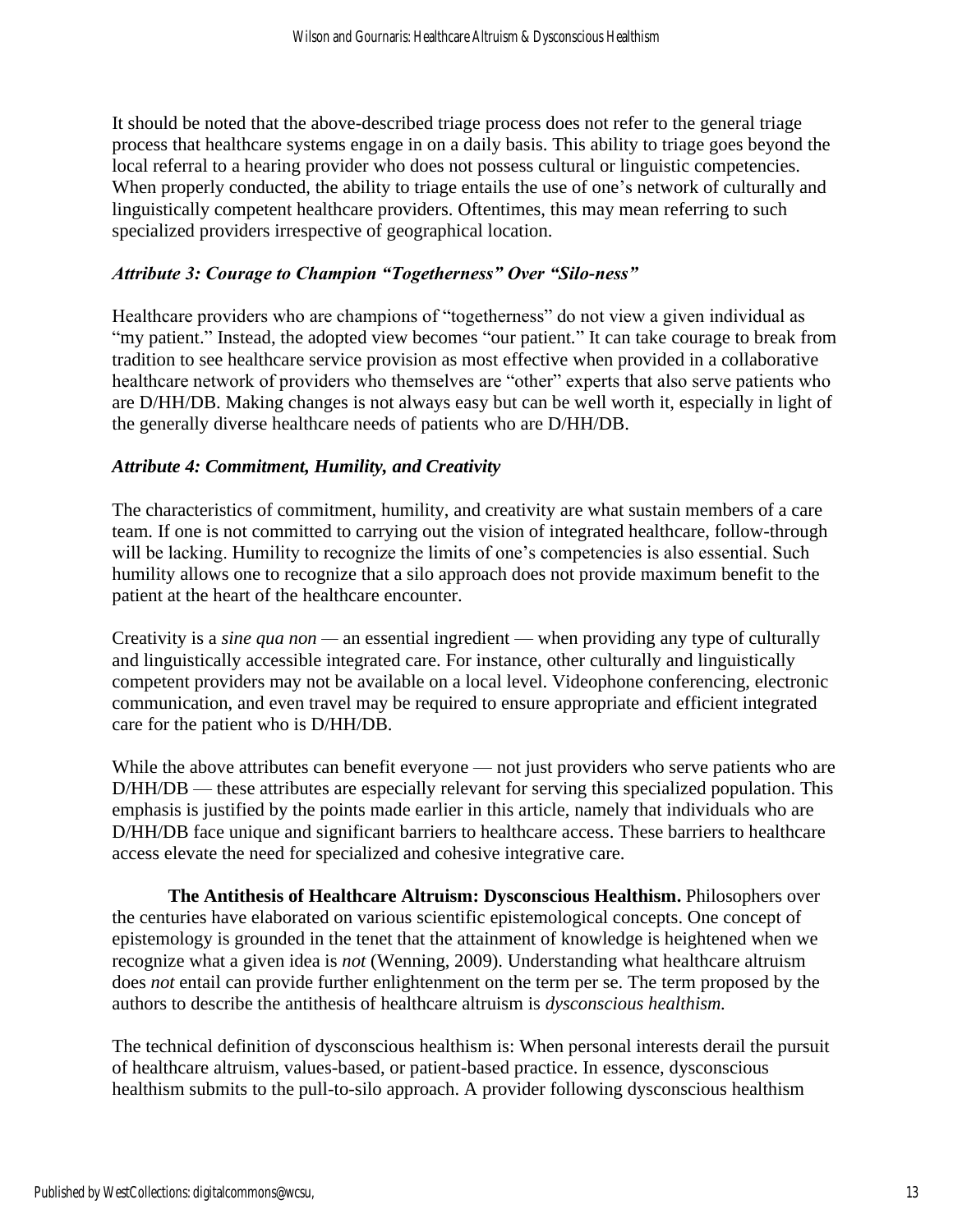tendencies perpetuates the traditional silo healthcare model. Personal credentials foster pride barriers, which lead to stumbling blocks in the provision of optimal healthcare services for all patients.

Dysconscious healthism can also be considered a perpetuation of the status quo. An individual healthcare provider, no doubt, has roles, responsibilities, systems, beliefs, or assumptions in which they are familiar and comfortable. Breaking away from the familiar can be a formidable and sometimes seemingly insurmountable barrier for some. It requires stepping outside of one's comfort zone. Even when conscious steps are taken to overcome tendencies toward dysconscious healthism, the pull to silo can stealthily resurface. Keeping dysconscious healthism at bay requires an ongoing personal commitment to awareness of one's thoughts, ignorance, feelings, and biases. The four attributes associated with healthcare altruism described earlier in this article might be considered as one way to strengthen one's commitment to keeping dysconscious healthism at bay.

#### **Towards Distributive Justice**

As many in academia are aware, one of the challenges of learning is taking the knowledge of principles learned and applying them in real-world settings. The *Ivory Tower of Academia* phenomenon is one in which intellectual pursuits can create a disconnect from real-world applications (Skowronek & Lewis, 2010; X., 2012). We may read an informative article, attend an excellent conference, or watch an online educational video but then stop short of work or life applications.

The reasons behind the Ivory Tower phenomenon vary. One modern example of this lack of academic-to-professional-work application relates to the concept of telehealth. For years, research has shown the efficacy of telehealth as a model of healthcare delivery, especially for underserved minority or rural populations (see for example, Afrin & Critchfield, 1997; Hughes et al., 2004). However, it was not until the COVID-19 pandemic in the spring of 2020 that insurers and healthcare administrators were willing to consider telehealth as a bona fide vehicle for efficient healthcare delivery (Cross-Call & Broaddus, 2020).

The pursuit of healthcare altruism does not only consider the pathway of maximum efficacy in the provision of healthcare services for patients who are D/HH/DB; it also serves as a means towards the attainment of *distributive justice.* Distributive justice is referenced in the literature as "the equitable distribution of healthcare resources" (Bush, 2018; Childress & Beauchamp, 2001).

When considered in the context of equal access, distributive justice has a tie-in to ethical healthcare services and practices. Recognition of our ethical obligations should not only provide a push toward the ideals of distributive justice but spur the provider to continue on the pathway toward the maximum application of healthcare altruism. Rationalizations away from distributive justice fall into the dysconscious healthism trap. Figure 1 diagrams the pathway towards distributive justice.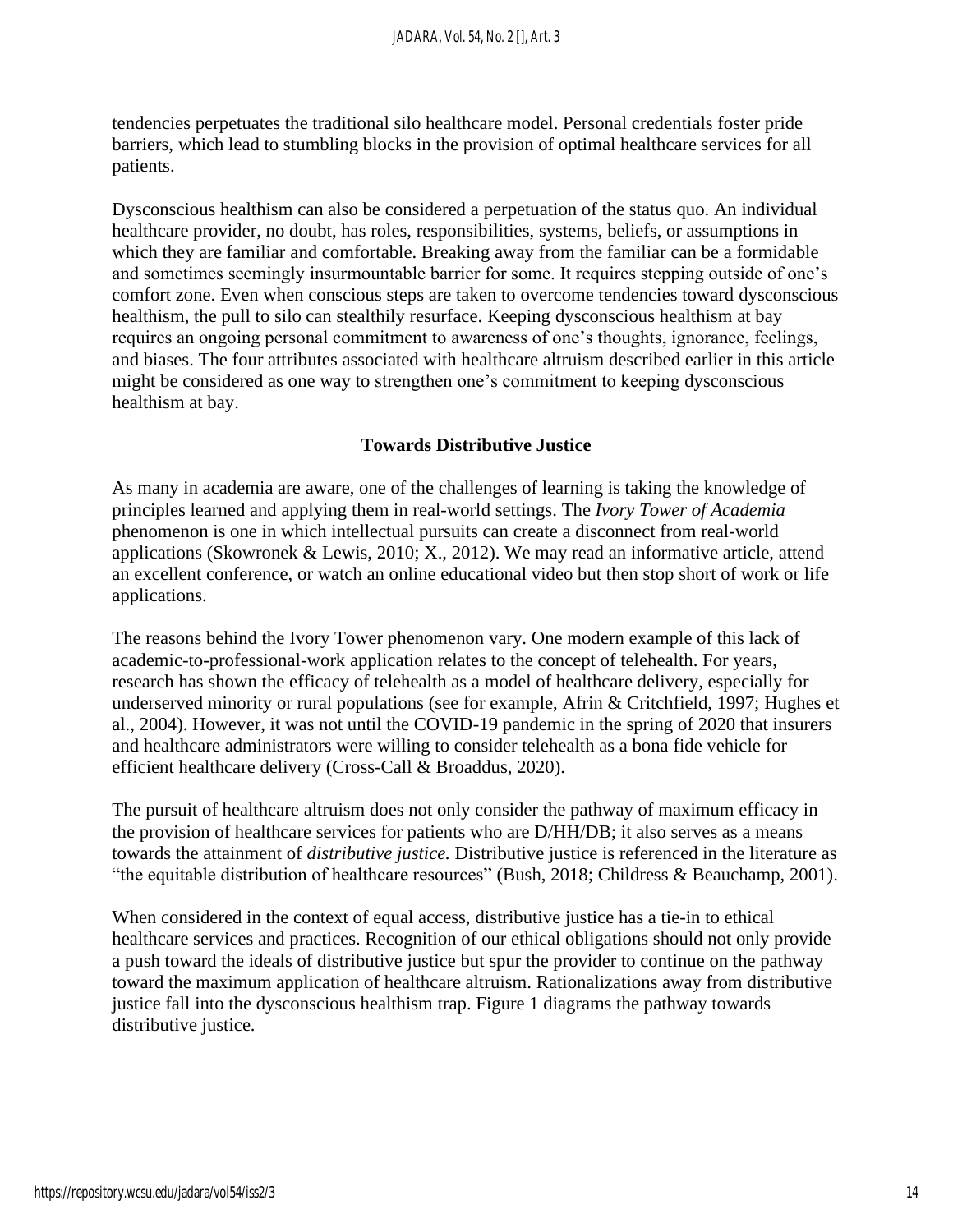# **Figure 1**





**The Evidence Base of Integrated Care**

The authors broadly describe a cross-disciplinary model as the care that results from a team of medical and behavioral healthcare providers who work together to improve their patients' health. Effective and fully-functional cross-disciplinary care results in a seamless and dynamic team of health providers working within one organization.

There are several types of cross-disciplinary healthcare models, and each can exist on a continuum. Common cross-disciplinary models include collaborative care, care management, coordinated care, and integrated healthcare (see for example, Hunter et al., 2009; Katon et al., 1995; Wagner et al., 1996). Among these different types of cross-disciplinary models, a fullyfunctional integrated healthcare model is the most efficient — as well as the most challenging model to achieve.

*Collaborative care*: In the collaborative care model (Katon et al., 1995), medical care and behavioral health providers work in separate systems and deliver independent care. Providers may exchange information regarding patients on an as-needed basis. Treatment records are separately maintained.

*Care management*: The care management model (Hunter et al., 2009) typically involves a specific process of assessing, planning, facilitating, and advocating for options to meet the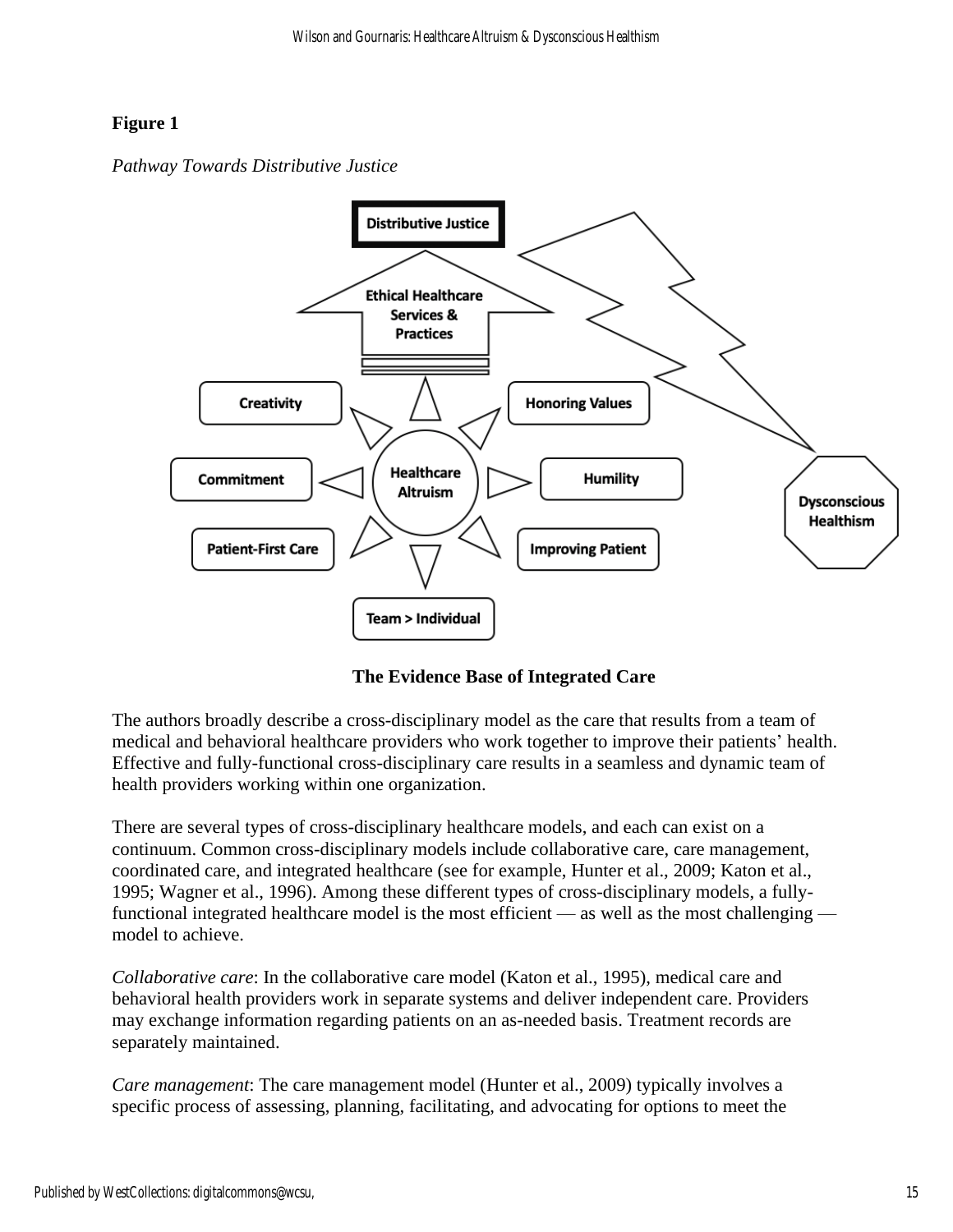patient's needs. Care managers are often nurses who have training in behavioral health, working in or outside the primary care clinic. Patient education on diagnoses, treatments, and medications is a critical part of this care model. Referrals to behavioral health providers for mental health or psychiatric treatment frequently occur in this model of care.

*Coordinated care:* The coordinated care model (Wagner et al., 1996) includes both medical care and behavioral health providers delivering separate care in the same block of offices or within the same building. Office staff and waiting rooms may also be shared. Medical care and behavioral health providers communicate regularly, sometimes face-to-face. In this model of care, the medical care providers typically refer patients to behavioral health providers in-house, but separate health treatment records are maintained.

*Integrated healthcare:* The integrated healthcare model (Hunter et al., 2009) comprises medical and behavioral health providers working together in a shared system, often in the same clinic. The behavioral health providers function as a core member of the primary care team to address the full spectrum of issues the patient brings to the clinic. With this care model, there is one treatment plan targeting the patient's needs. All providers share single health treatment records.

## **Moving toward an Integrated Healthcare Model to Serve the Deaf Community**

It is critical to stress that the integrated care team or system is not created by simply adding a care manager, physician, behavioral health provider, or even a sign language interpreter into a primary care setting. Rather, the concept requires a multi-step process of implementing an integrated care team, particularly when serving patients who are D/HH/DB. The National Association of the Deaf (NAD) published a position statement in 2016 addressing the implementation and preservation of mental health services for people who are D/HH/DB in an integrated healthcare model. The NAD (2016) stressed that "language access and strong commitment to best practices of serving patients who are deaf and hard of hearing can have a significant impact on overcoming the communication disparities in the integrated health care systems."

The NAD strongly believes that direct communication with providers in integrated healthcare is the optimal and preferred approach. The NAD further acknowledges that such services are not readily available across the United States. The paper encourages healthcare organizations to enhance their services by working directly with each patient who is deaf, deafblind, or hard of hearing, using direct communication rather than using sign language interpreters as the first solution. Based on prior research findings, direct communication improves patient satisfaction, reduces medical errors/risks, advances staff competence, expands access to services, and enables the continuity of care for patients who are D/HH/DB (NAD, 2016).

Numerous recommendations to move integrated healthcare closer to reality to best serve individuals with hearing loss are also listed in the position paper. Their recommendations are summarized below:

• Federal/state governments to declare D/HH/DB community a medically underserved population.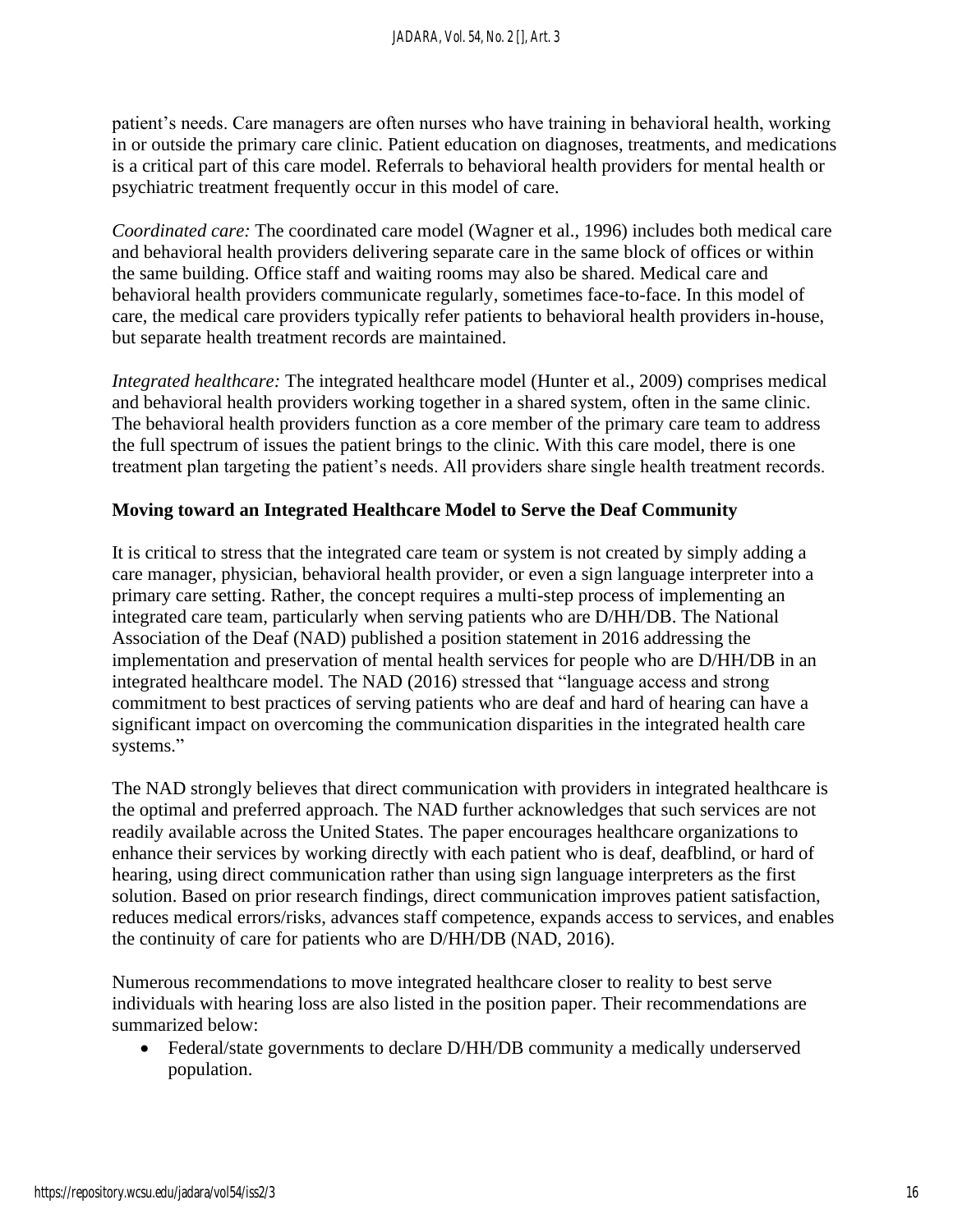- Develop national and internal policies that specifically address patients who are D/HH/DB.
- Training in medical schools for best practices in working with the D/HH/DB community.
- Appoint a state coordinator for behavioral health services.
- Create integrated behavioral health teams/programs serving D/HH/DB and promote them statewide.
- Establish minimum training requirements for interpreters in medical and behavioral health settings.
- Adopt policies that cover the provision of sign language interpreters and CART services as "medically necessary services" and allow for billing for interpreter and CART services.

Implementing the NAD's recommendations above can vastly improve healthcare access within the D/HH/DB community.

## **Existing Deaf Integrated Healthcare Programs in the U.S.**

Integrated healthcare programs that focus on serving individuals with hearing loss do exist on a small scale in the United States. The few available programs are generally located within large cities, and their services are considered regionally-based. Although these programs may not have direct signing providers for all healthcare specialties, where feasible, they bring together ASLfluent providers, certified ASL interpreters, and other support specialists. Current examples of these programs include the Deaf Wellness Center at the University of Rochester in New York, the University of Pittsburgh Medical Center in Pennsylvania, PAHrtners Deaf Services – West in Pennsylvania, and Dexter Health Center in Michigan.

The University of Rochester program is a long-standing clinic (since the 1990s) within the University of Rochester Medical Center, consisting of ASL-fluent behavioral health providers. Referrals are made as deemed necessary to medical providers within the medical center working with sign language interpreters.

Since the early 2010s, an ASL-fluent psychiatrist at the University of Pittsburgh Medical Center (UPMC) and PAHrtners Deaf Services – West in Pittsburgh have worked together to serve mutual patients. The psychiatrist makes referrals within the UPMC system for additional medical procedures as needed with sign language interpreters.

The Dexter Health Center's Deaf Health Center (DHC) was founded in 2015 and is located in Ann Arbor, operating through the University of Michigan. DHC now serves as a regional program serving southeastern Michigan, with the use of both in-person and telemedicine-based visits to ensure access to integrated healthcare services with ASL-fluent medical and behavioral health providers (McKee, 2016; Panzer et al., 2020; Pertz et al., 2018). DHC, as of early 2020, cares for approximately 150 Deaf patients (Panzer et al., 2020).

DHC meets the criteria of the proposed deaf integrated care model with respect to services provided by sign-fluent providers. DHC employs two deaf physicians, along with ASL-fluent team members. Despite DHC's numerous successes, some challenges have been noted, as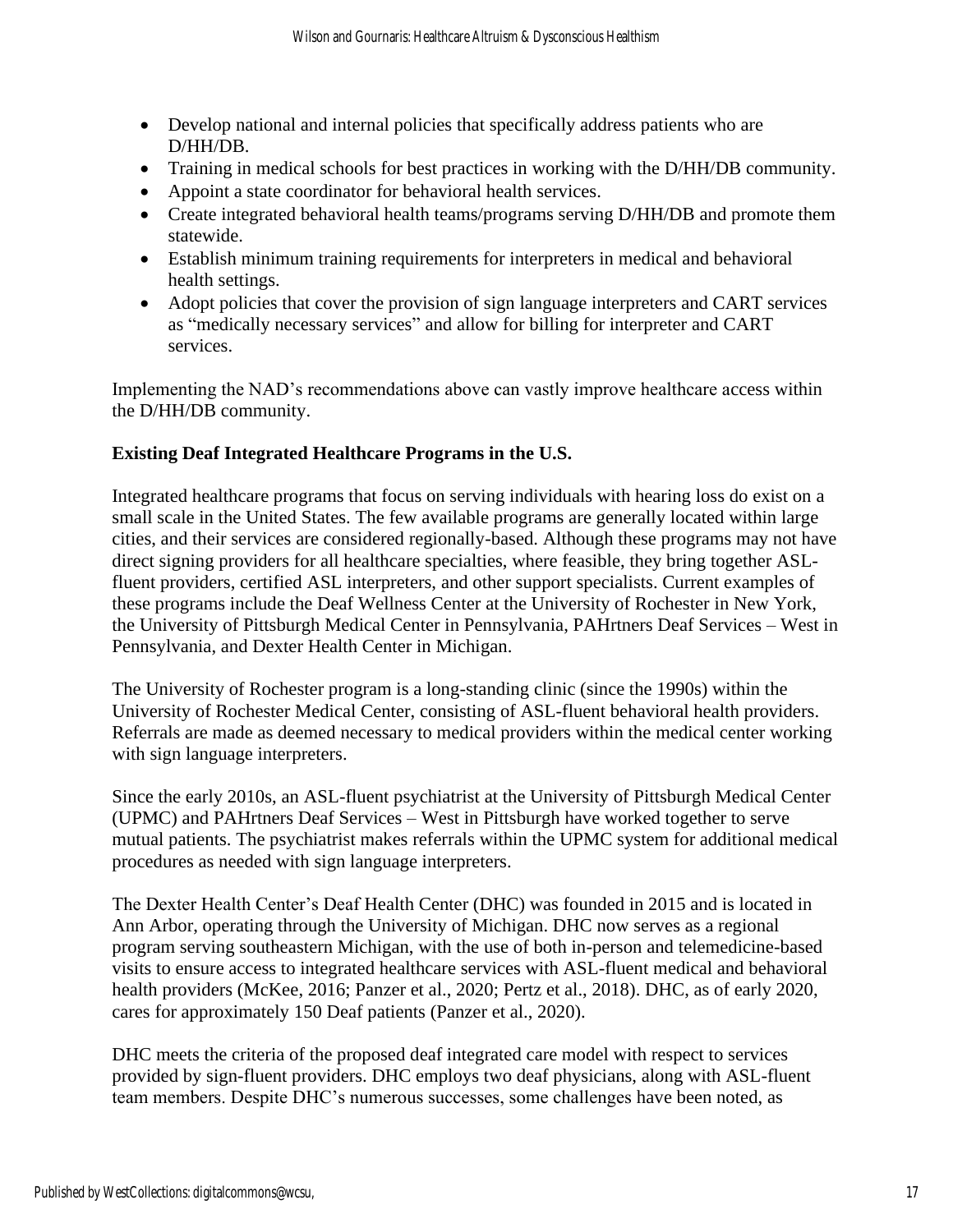summarized by Panzer et al. (2020): (1) the patients experience stigmatization from both society and healthcare providers, affecting their general trust in healthcare prior to coming to the DHC, leaving them feeling distressed, frustrated, and disempowered; (2) the low health literacy of the patients requiring additional health education or psychoeducation on the center staff's part; (3) DHC co-exists within the Dexter Health Center, which also serves hearing patients, requiring training of front desk staff in basic ASL and supplemental communication. Also, when the patients are unable to see one of the deaf physicians due to scheduling conflicts, the center arranges for a sign language interpreter to work with a non-ASL fluent provider which is not always ideal; (4) the ASL-fluent team members at the center experienced complex patientprovider relationships or dual relationships due to the small local Deaf Community. DHC staff acknowledged that due to the close community ties, and mixed professional roles, dual relationships are sometimes unavoidable; (5) gaps in health care – especially in substance abuse and psychiatric treatments remain extant. Without adequate comprehensive substance abuse and psychiatric treatment referral services, the providers at DHC at times must manage patients' care despite lacking expertise in these specialties; (6) the patients at the DHC often require longer appointments to address numerous health concerns and to fill knowledge gaps. These longer appointments create additional time pressures, which can pose difficulties in the clinic's allocation of resources.

Fortunately, staff at the DHC have developed action plans for addressing the aforementioned challenges with general success. Panzer et al. encourage the establishment of regional healthcare centers that specialize in working with individuals with hearing loss, including the development of pipeline programs to increase the number of ASL-fluent healthcare providers, as well as the inclusion of medical educational curriculums centering on the provision of culturally and linguistically appropriate healthcare service.

#### **An Emerging Program in Colorado**

The Mental Health Center of Denver (MHCD) and its partnership with the Colorado Commission for the Deaf, Hard of Hearing, and DeafBlind – known as the Colorado Daylight Partnership — launched an Integrated Care Initiative in 2017. The project is supported by grant funds from Colorado's Office of Behavioral Health (Durity et al., 2018; Spark Policy Institute, 2018).

The Colorado group aims to closely model their program after DHC in Michigan. In doing this, the Colorado program will have a sign fluent behavioral health consultant/provider and healthcare navigator along with a certified ASL/English interpreter for the primary care practice in the metropolitan Denver area. The program also plans to develop or adapt culturally and linguistically appropriate health promotion and prevention materials for people who are D/HH/DB (Durity et al., 2018).

At the time of the current writing, the Mental Health Center of Denver has entered into a partnership agreement with Caritas Clinic, a primary care clinic in the Denver area and part of the Sisters of Charity of Leavenworth (SCL) Health Network. The partnership allows both organizations to share the same values and underlying commitment to addressing health disparities among underserved populations. Caritas Clinic currently serves a large Spanish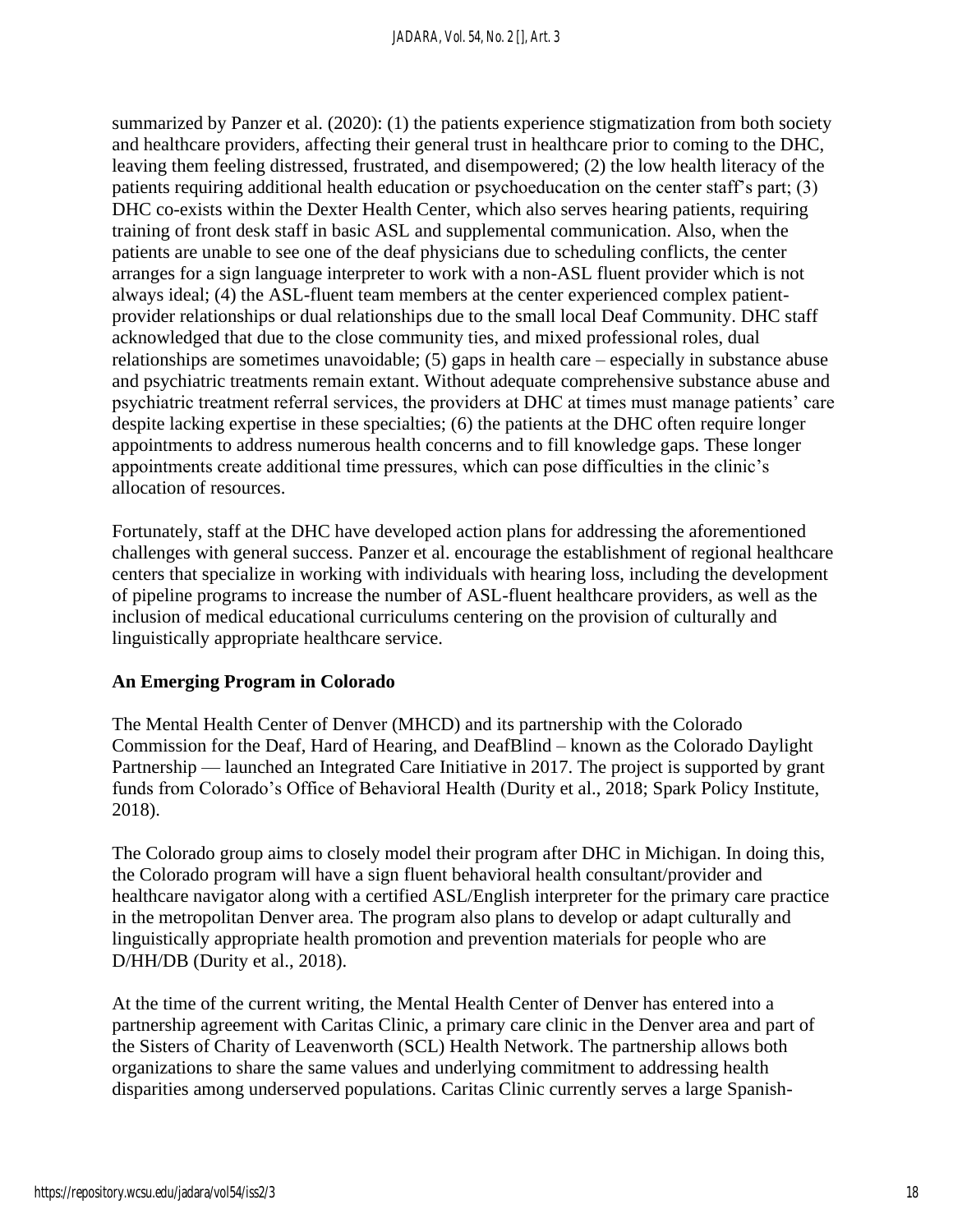speaking population. The collaboration between MHCD and Caritas Clinic will enable the provision of on-site and telehealth behavioral health treatment to patients who are D/HH/DB. The clinic also agreed to provide office space for the ASL-fluent healthcare team members. Several training events introducing the basics of Deaf culture and communication with patients who are D/HH/DB have been provided to the clinic's staff and medical residents.

Due to the onset of the COVID-19 pandemic in early 2020, MHCD delayed implementing healthcare services to patients who are D/HH/DB for several months. During the pandemic, MHCD conducted a nationwide search for filling other critical ASL-related positions to slowly make the Deaf Integrated Healthcare Program in Colorado a reality. More recently, MHCD hired a Deaf Health Navigator and a Deaf licensed clinical social worker (LCSW). They plan to utilize their existing staff resources, two LCSWs and two staff interpreters, as they grow the emerging program. Their funding is extended until the last day of 2021 due to the pandemic. MHCD has reportedly started receiving patient referrals. At the time of this writing, the MHCD plans to hire a Deaf videographer to film at Caritas Clinic for community outreach via social media. Plans for the short film include using a patient actor checking-in with the front desk and going through the appointment process. MHCD will also film individual testimonials.

#### **Effectiveness of Integrated Care**

The effectiveness of integrated care in the mainstream population is well-documented in the research literature. Over 80 randomized controlled trials have demonstrated effectiveness across multiple treatment settings and diagnoses (see for example, Archer et al., 2012; Binder & Campbell, 2004; Gerrity, 2016; Katzelnick & Greist, 2001; Vold et al., 2019). Although further research is needed to examine the effectiveness of the integrated care model with patients who are D/HH/DB, at least one U.S. study has demonstrated the efficacy of the model.

Among 50 Deaf patients visiting the Dexter Health Center's DHC with over 244 documented visits, Pertz and colleagues (2018) collected data showing high overall patient satisfaction. Specifically, 86% of patients indicated being *satisfied* to *very satisfied* with all aspects of the integrated care program. Results further revealed that the program significantly decreased Patient Health Questionnaire-9 (PHQ-9) and Generalized Anxiety Disorder-7 (GAD-7) scores (*p = .005*  and *.003*, respectively).

#### **Conclusion**

The unclear and often fragmented pathway that persons who are D/HH/DB face when trying to access effective healthcare services continues today (Calgaro et al., 2020). There exists numerous barriers to healthcare access faced by individuals who are D/HH/DB. The lack of access to culturally and linguistically competent healthcare providers is a common theme underlying many of the barriers, and cultural and linguistic barriers serve to maintain a general mistrust of healthcare institutions (Green, 2019). The barriers faced by persons who are D/HH/DB underscore the need for an integrative healthcare model. Specifically, a specialized integrative healthcare model with providers who possess cultural and linguistic competencies is needed.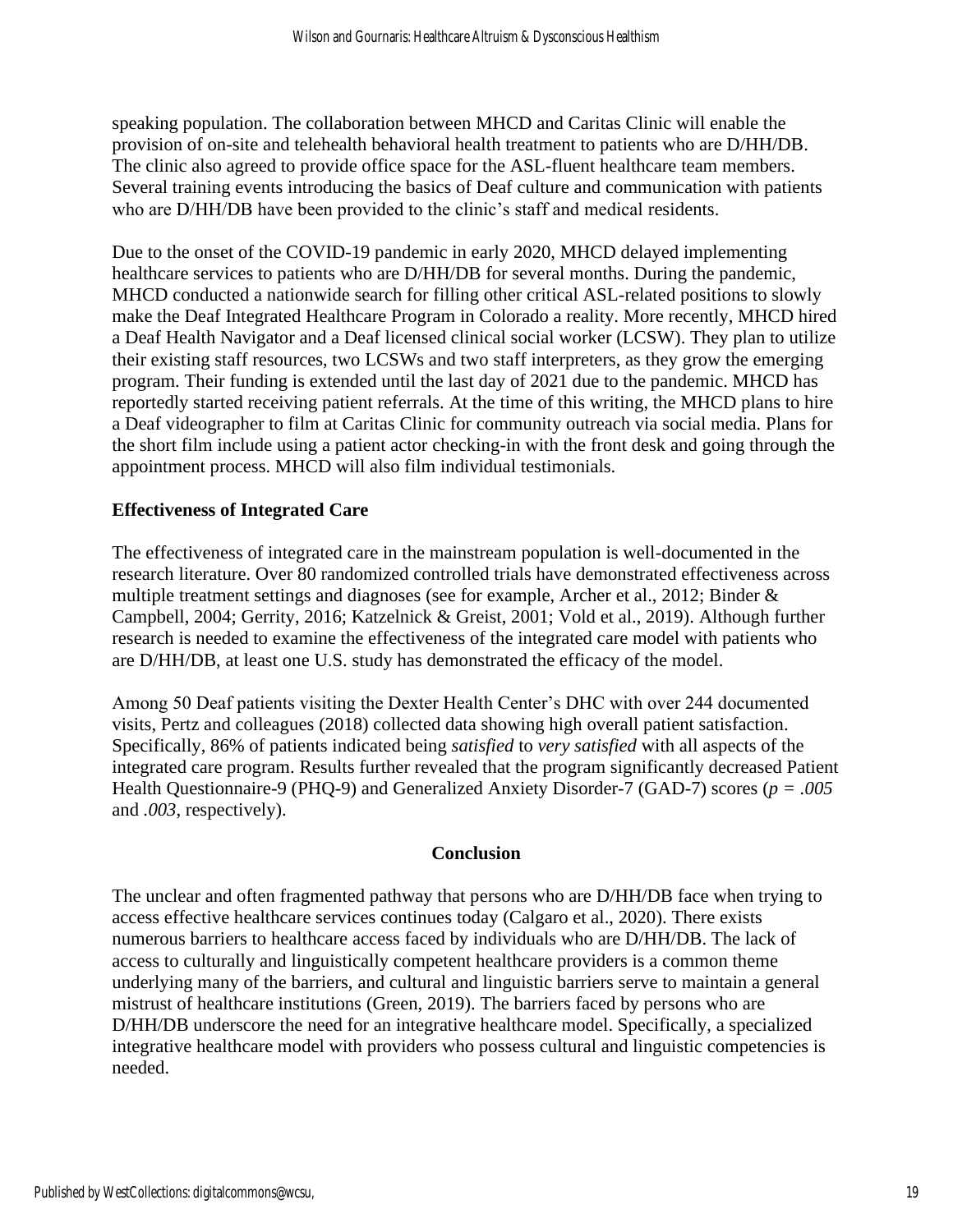Traditional healthcare models hail from a silo approach to care and make it difficult for patients who are D/HH/DB to receive optimal services. *Healthcare altruism* was introduced and defined on an individual level as a nonhierarchical and selfless approach in the provision of healthcare and behavioral health services. Incorporating an interdisciplinary approach may improve outcomes for successful healthcare encounters. Implementation of a multidisciplinary approach is a high priority in a provider who makes a good-faith investment in the healthcare altruism paradigm.

To further clarify the concept of healthcare altruism, a contrasting term, *dysconscious healthism,* was proposed and defined. Dysconscious healthism references the idea of a given healthcare provider's personal interests derailing, or taking precedence over, the pursuit of healthcare altruism. Dysconscious healthism essentially adds fuel to traditional pull-to-silo paradigms.

Moreover, dysconscious healthism maintains the status quo. An individual healthcare provider has roles, responsibilities, systems, beliefs, or assumptions in which they are familiar and comfortable. Breaking away from the familiar requires a willingness to step outside of one's comfort zone to contract seemingly insurmountable barriers. Recognition of dysconscious healthism is never a simple "one-and-done" action. Dysconscious healthism requires ongoing monitoring of thoughts, ignorance, motivations, and behavior. The pull to silo can quickly resurface in a complacent provider.

Distributive justice, the equitable distribution of healthcare resources, provides a tie-in to practical ethics. Focusing on the altruistic reasons for pursuing distributive justice can help mitigate complacencies as well as potential relapses to the status quo. Also, making concrete the previously unidentified terms of healthcare altruism and dysconscious healthism allows one to address the barriers to accessible healthcare that those with hearing loss face. Individual providers on a healthcare team can bridge the divide between the ideologies of various healthcare disciplines. They may also serve as a catalyst for other team members to bring the vision of successful integrated healthcare services to fruition. It will ultimately be the provision of language access along with a strong commitment to best practices in serving patients with hearing loss that will overcome extant communication disparities within the healthcare systems (NAD, 2016).

We must have a conscious awareness of our personal goals and motivations. Knowledge of these goals and motivations — especially as they pertain to the provision of healthcare services — can undoubtedly contribute to maximizing the benefit of a given healthcare service a patient receives. Attempts to formulate a teamwork approach to culturally and linguistically appropriate healthcare may serve to improve overall patient attitudes for persons who are D/HH/DB.

Acknowledgment of behaviors that may lean towards the dysconscious healthism side of the continuum does not mean that we have been intentionally malicious in our actions. Rather, we may have unwittingly acted in ways that perpetuate less-effective healthcare services. Individual healthcare providers cannot be classified as following the dysconscious healthism paradigm without having an understanding of the opposite end of the continuum, healthcare altruism. If a given provider recognizes the evidence base of integrative care, yet chooses to perpetuate the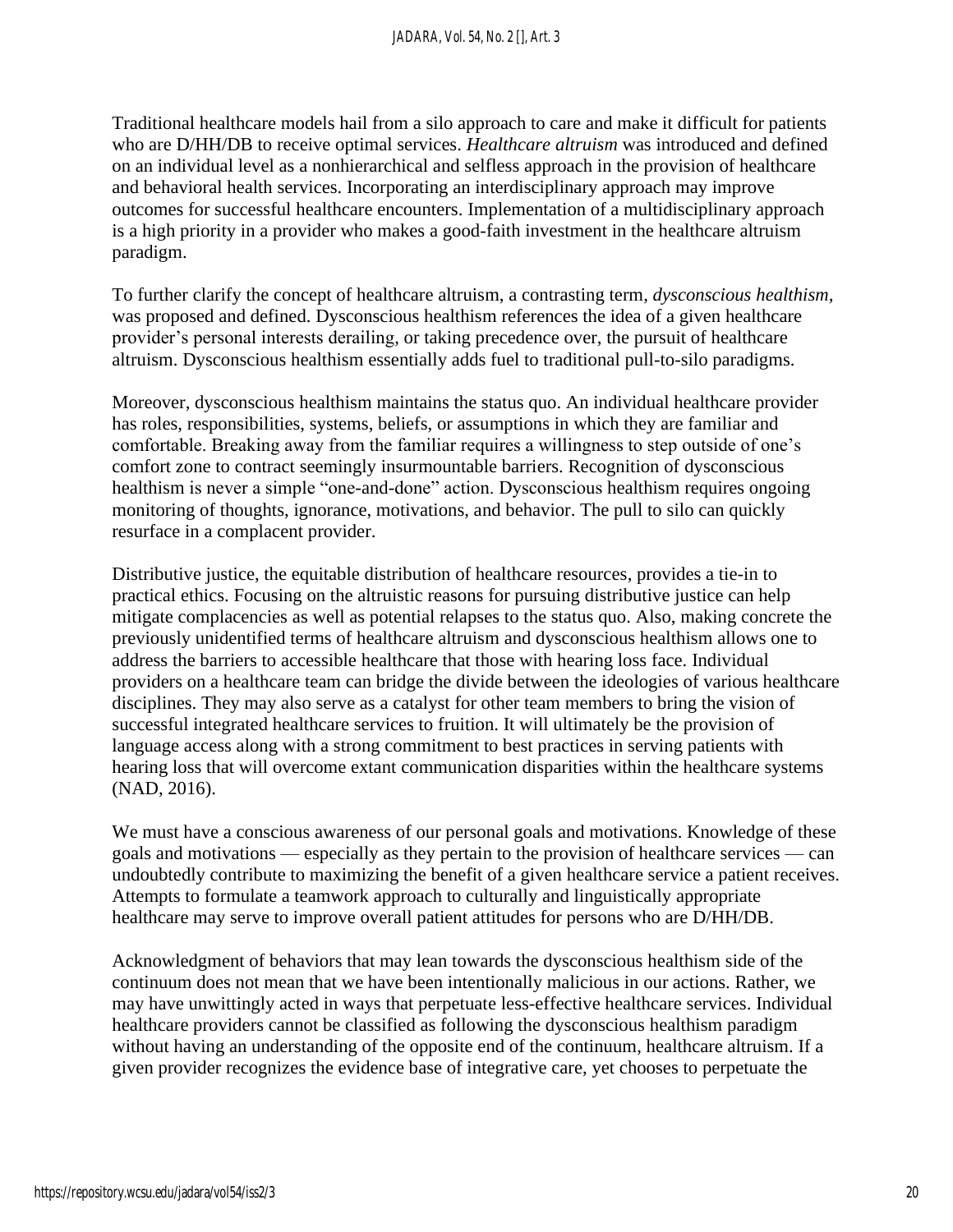traditional silo pathway, only then can behaviors be construed as having connotations of dysconscious healthism.

It is essential to recognize that the solution to addressing the healthcare barriers persons who are D/HH/DB face will take a teamwork approach. Only when individual healthcare providers with specialty competencies converge and embrace the healthcare altruism mindset can we begin to alleviate the barriers to important needed services. The practice of healthcare altruism can foster the development of interpersonal and reflective skills, including one's professional identity, thereby engendering an appreciation for lifelong learning.

The future of integrated care appears to be promising. The few specialty clinics serving individuals who are D/HH/DB in the nation provide evidence that the integrated healthcare model can be successful. Additionally, the Centers for Medicare & Medicaid Services (CMS) have initiated several policies and procedural codes for integrated healthcare services (Raney et al., 2017). Given the evidence base of integrated care in terms of high patient satisfaction and health outcomes as well as its cost-efficient mechanism for providing needed healthcare services, it seems likely that the future is pointed towards the integrated healthcare model. Melek et al. (2014) estimated that \$26-48 billion in cost savings could be realized from implementing effective integrated care in the general hearing population. Healthcare providers working with patients who are D/HH/DB may benefit from becoming well-versed in the practice of culturally and linguistically appropriate integrated healthcare models.

Further empirical research is needed to continue to drive action and reform within an integrated healthcare model. The community of individuals who are D/HH/DB appears to be well-poised to make the jump to an integrated healthcare model. For example, a dedicated technological infrastructure already exists for signing individuals with hearing loss that may well serve as a vehicle for integrative healthcare services (Wilson & Schild, 2014). Many individuals who are D/HH/DB have access to high quality, secure, HIPAA-grade videophones within their own homes or at nearby public locations (e.g., community centers for the deaf, public libraries). Additionally, the COVID-19 pandemic in the United States spurred CMS to revise policy and procedure codes, thereby allowing greater flexibility in the provision of telehealth services (CMS, 2020). It remains to be seen whether the revisions to policy will become a permanent fixture or revert to pre-crisis status.

The tenets of a paradigm shift to culturally and linguistically relevant integrated care for individuals with hearing loss are ripe for the picking. The propagation of healthcare altruism is the key to supporting creativity, in addition to breaking down attitudinal and policy barriers. Indeed, the road to attaining distributive justice within our D/HH/DB community will require commitments from federal agencies and state governments, as well as medical and behavioral health organizations, to make the paradigm shift a reality.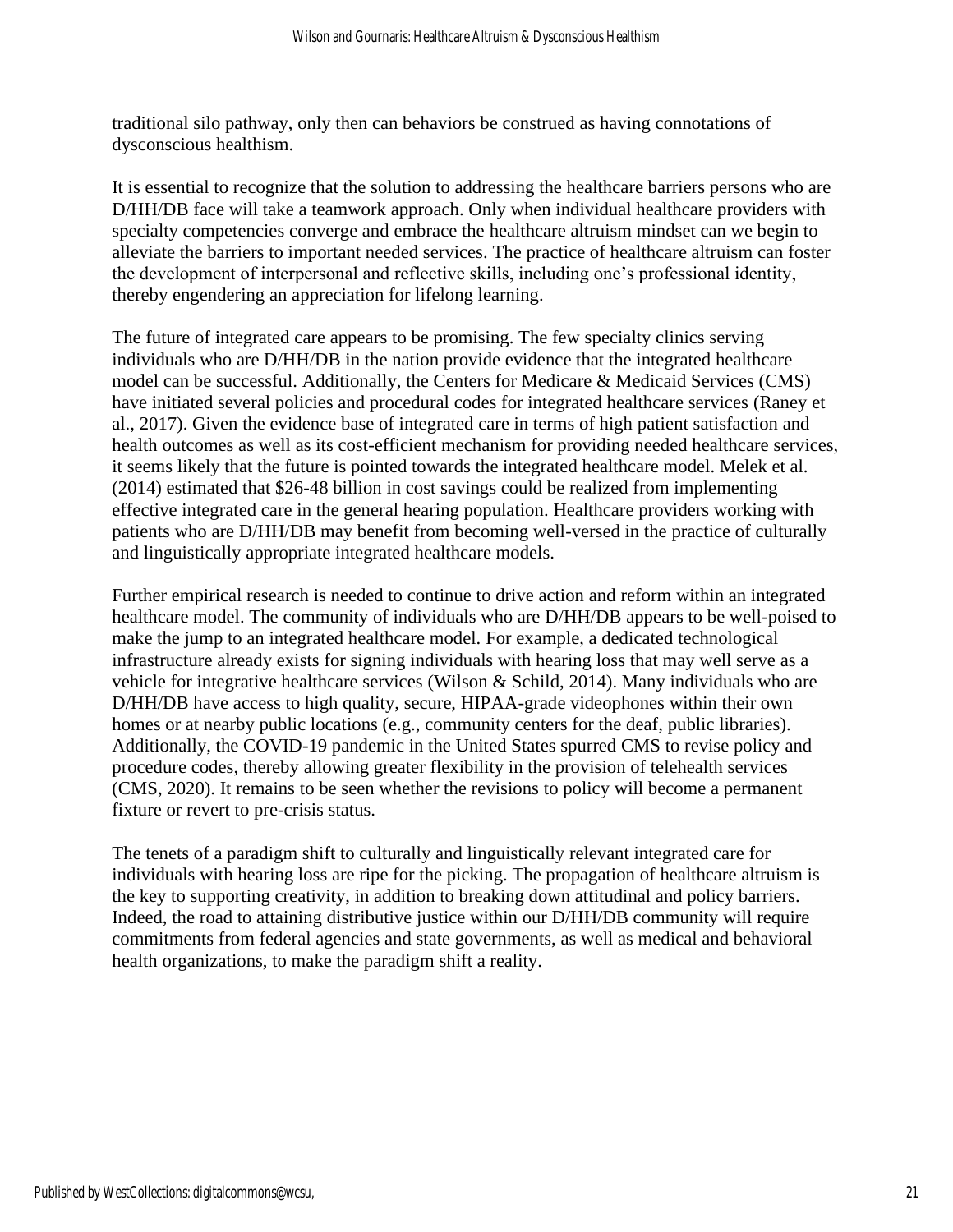#### **References**

- Afrin, J. N., & Critchfield, A. B. (1997). Low-cost telepsychiatry for the deaf in South Carolina. *Proceedings of the AMIA Annual Fall Symposium,* 901.
- Alexander, A., Ladd, P., & Powell, S. (2012). Deafness might damage your health. *The Lancet, 379*(9820), 979-981.
- Antshel, K. M. (2002). Integrating culture as a means of improving treatment adherence in the Latino population. *Psychology, Health & Medicine, 7*(4), 435-449.
- Archer, J., Bower, P., Gilbody, S., Lovell, K., Richards, D., Gask, L., Dickens, C., & Coventry, P. (2012). Collaborative care for depression and anxiety problems. *Cochrane Database of Systematic Reviews,* (10).
- Bachman, S. S., Drainoni, M.-L., & Tobias, C. (2004). Medicaid managed care, substance abuse treatment, and people with disabilities: Review of the literature. *Health & Social Work, 29*(3), 189-196.
- Bahensky, J. A., Roe, J., & Bolton, R. (2005). Lean sigma—will it work for healthcare? *Journal of Healthcare Information Management, 19*(1), 39-44.
- Barnett, S., & Franks, P. (2002). Health care utilization and adults who are deaf: Relationship with age at onset of deafness. *Health Services Research-Chicago, 37*(1), 105-120.
- Barnett, S., McKee, M., Smith, S. R., & Pearson, T. A. (2011). Deaf sign language users, health inequities, and public health: Opportunity for social justice. *Preventing Chronic Disease, 8*(2), A45.
- Bat-Chava, Y., Martin, D., & Kosciw, J. (2005). Barriers to HIV/AIDS knowledge and prevention among deaf and hard of hearing people. *AIDS Care, 17*(5), 623-634.
- Binder, L. M., & Campbell, K. A. (2004). Medically unexplained symptoms and neuropsychological assessment. *Journal of Clinical and Experimental Neuropsychology, 26*(3), 369-392.
- Bush, S. S. (2018). *Ethical decision making in clinical neuropsychology*. Oxford University Press.
- Calgaro, E., Villeneuve, M., & Roberts, G. (2020). Inclusion: Moving beyond resilience in the pursuit of transformative and just DRR practices for persons with disabilities. In Lukasiewicz A. & Baldwin, C. (Eds.), *Natural hazards and disaster justice* (pp. 319- 348). Springer.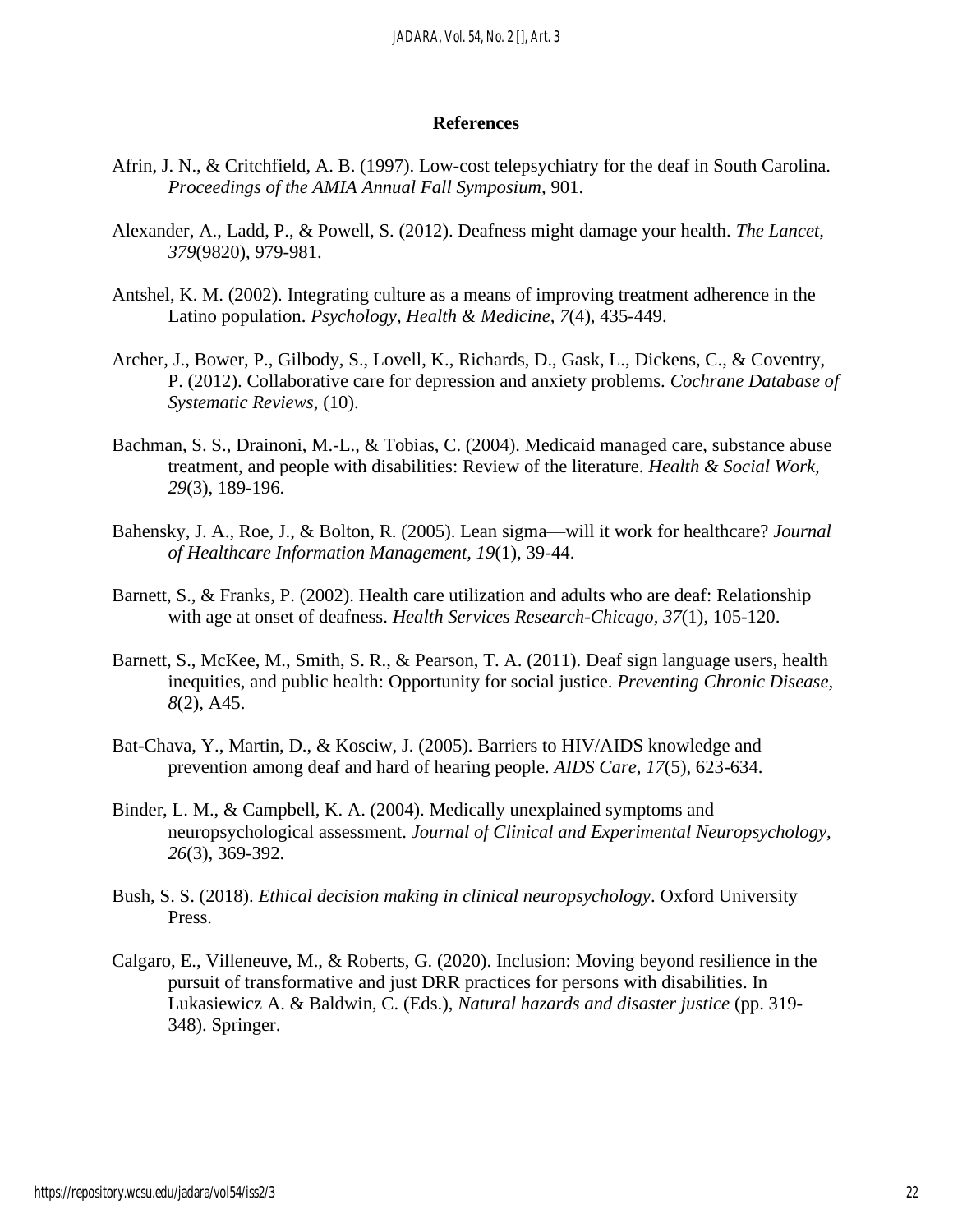- Carrasquillo, O., Orav, E. J., Brennan, T. A., & Burstin, H. R. (1999). Impact of language barriers on patient satisfaction in an emergency department. *Journal of General Internal Medicine, 14*(2), 82-87.
- Centers for Medicare & Medicaid Services (CMS) (2020). *Physicians and other clinicians: CMS flexibilities to fight COVID-19*. https://www.cms.gov/Medicare/Medicare-General-Information/Telehealth/Telehealth-Codes
- Chan, Y.-F., Alagappan, K., Rella, J., Bentley, S., Soto-Greene, M., & Martin, M. (2010). Interpreter services in emergency medicine. *The Journal of Emergency Medicine, 38*(2), 133-139. https://doi.org/10.1016/j.jemermed.2007.09.045
- Charlson, E., Strong, M., & Gold, R. (1992). How successful deaf teenagers experience and cope with isolation. *American Annals of the Deaf, 137*(3), 261-270.
- Chase, J. A., Houmanfar, R., Hayes, S. C., Ward, T. A., Vilardaga, J. P., & Follette, V. (2013). Values are not just goals: Online ACT-based values training adds to goal setting in improving undergraduate college student performance. *Journal of Contextual Behavioral Science, 2*(3-4), 79-84.
- Childress, J. F., & Beauchamp, T. L. (2001). *Principles of biomedical ethics*. Oxford University Press New York.
- Clabby, J., & Howarth, D. (2007). Managing CHF and depression in an elderly patient: Being open to collaborative care. *Families, Systems, & Health, 25*(4), 457.
- Cornell University (2019). Online resource for U.S. disability statistics. *The Employment and Disability Institute*. https://www.disabilitystatistics.org/
- Cross-Call, J., & Broaddus, M. (2020). States that have expanded Medicaid are better positioned to address COVID-19 and recession. *Center on Budget and Policy Priorities. https://www.jstor.org/stable/pdf/resrep25614.pdf*
- De Hert, M., Correll, C. U., Bobes, J., Cetkovich‐Bakmas, M., Cohen, D., Asai, I., Detraux, J., Gautam, S., Möller, H. J., & Ndetei, D. M. (2011). Physical illness in patients with severe mental disorders. Prevalence, impact of medications and disparities in health care. *World Psychiatry, 10*(1), 52-77.
- Dew, M. A., Kormos, R. L., Roth, L. H., Murali, S., DiMartini, A., & Griffith, B. P. (1999). Early post-transplant medical compliance and mental health predict physical morbidity and mortality one to three years after heart transplantation. *Journal of Heart and Lung Transplantation, 18*(6), 549-562.
- Dhar, A. K., & Barton, D. A. (2016). Depression and the link with cardiovascular disease. *Frontiers in Psychiatry, 7*, 33.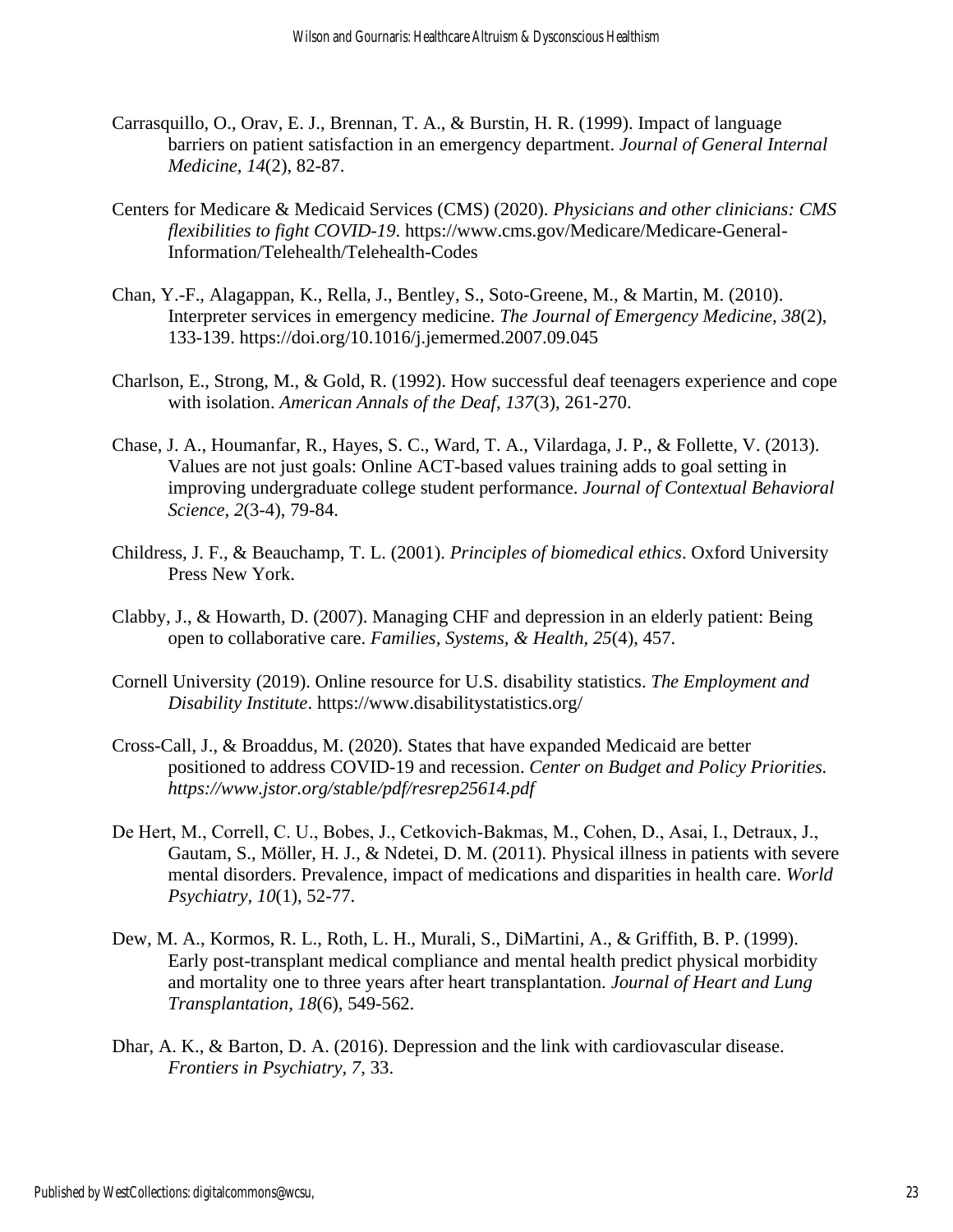- DiMatteo, M. R., Lepper, H. S., & Croghan, T. W. (2000). Depression is a risk factor for noncompliance with medical treatment: meta-analysis of the effects of anxiety and depression on patient adherence. *Archives of Internal Medicine, 160*(14), 2101-2107.
- Durity, R., Sterritt, M., & McHugh, D. (2018). Equitable access to healthcare for people who are deaf and hard of hearing: Focus on the whole person. *ADARA Update*, *4*, 16-18.
- Ebert, D. A., & Heckerling, P. S. (1995). Communication with deaf patients: knowledge, beliefs, and practices of physicians. *Journal of the American Medical Association, 273*(3), 227- 229.
- Gerrity, M. (2016). Evolving models of behavioral health integration: Evidence update 2010– 2015. *https://www.milbank.org/publications/evolving-models-of-behavioral-healthintegration-evidence-update-2010-2015/*
- Graham, E. A., Jacobs, T. A., Kwan-Gett, T. S., & Cover, J. (2008). Health services utilization by low-income limited English proficient adults. *Journal of Immigrant and Minority Health, 10*(3), 207-217.
- Green, C. M. (2019). *Preparing providers and staff to engage in culturally-sensitive interactions with deaf clients.* [Doctoral dissertation, University of Arizona.]. University of Arizona Campus Repository. https://repository.arizona.edu/handle/10150/636610
- Gregg, J. A., Callaghan, G. M., Hayes, S. C., & Glenn-Lawson, J. L. (2007). Improving diabetes self-management through acceptance, mindfulness, and values: a randomized controlled trial. *Journal of Consulting and Clinical Psychology, 75*(2), 336.
- Hajek, A. M. (2013). Breaking down clinical silos in healthcare. *Frontiers of Health Services Management, 29*(4), 45-50.
- Harkness, E., Macdonald, W., Valderas, J., Coventry, P., Gask, L., & Bower, P. (2010). Identifying psychosocial interventions that improve both physical and mental health in patients with diabetes: a systematic review and meta-analysis. *Diabetes Care, 33*(4), 926- 930.
- Hauser, P. C., O'Hearn, A., McKee, M., Steider, A., & Thew, D. (2010). Deaf epistemology: Deafhood and deafness. *American Annals of the Deaf, 154*(5), 486-492.
- Hayes, J., Miles, J., Walters, K., King, M., & Osborn, D. (2015). A systematic review and meta‐ analysis of premature mortality in bipolar affective disorder. *Acta Psychiatrica Scandinavica, 131*(6), 417-425.
- Heuttel, K. L., & Rothstein, W. G. (2001). HIV/AIDS knowledge and information sources among deaf and hearing college students. *American Annals of the Deaf, 146*(3), 280-286.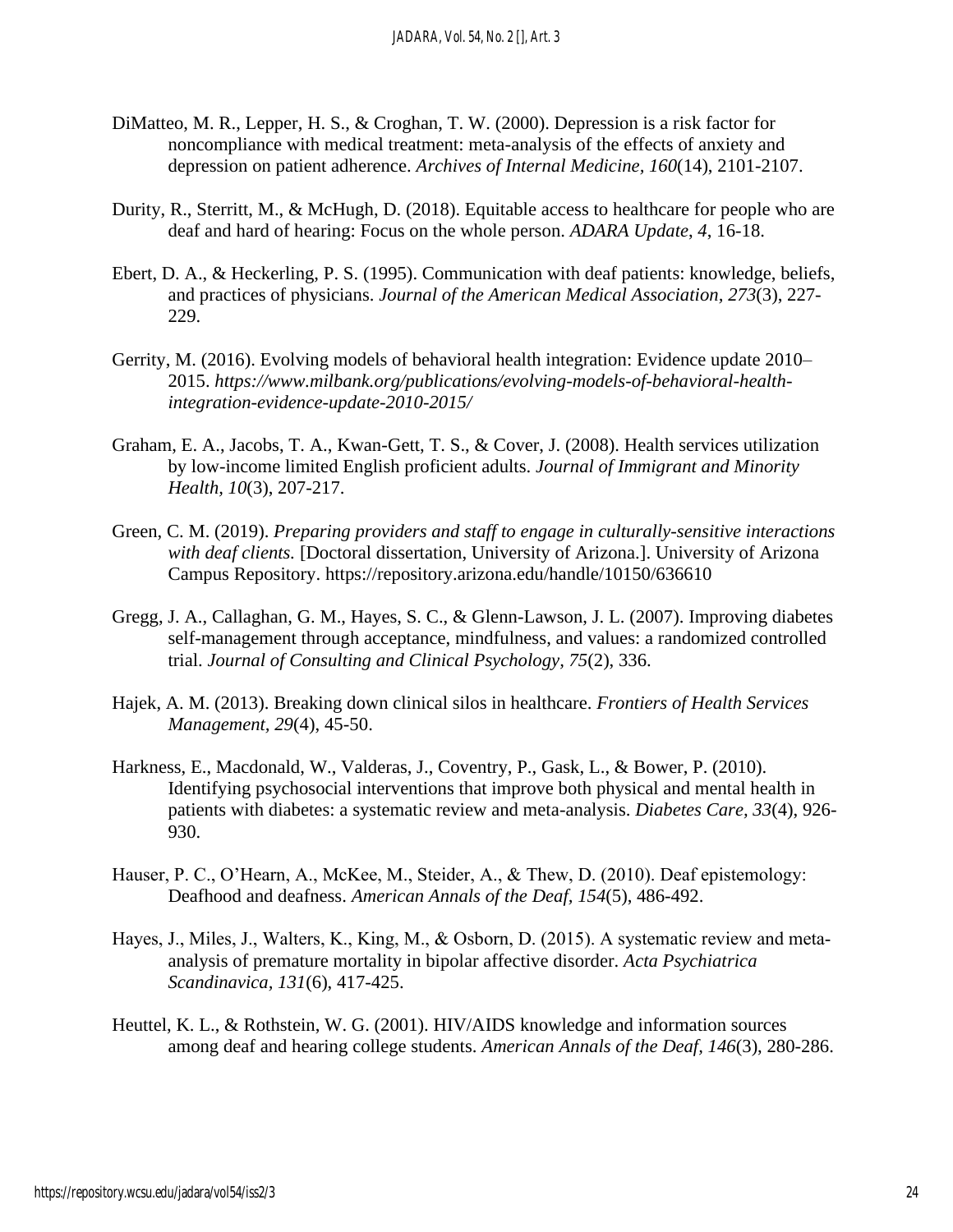- Hindley, P., & Kroll, L. (1998). Theoretical and epidemiological aspects of attention deficit and overactivity in deaf children. *Journal of Deaf Studies and Deaf Education*, 64-72.
- Holt-Lunstad, J. (2017). The potential public health relevance of social isolation and loneliness: Prevalence, epidemiology, and risk factors. *Public Policy & Aging Report, 27*(4), 127- 130.
- Hughes, G., Hudgins, B., & MacDougall, J. (2004). Using telehealth technology to improve the delivery of health services to people who are deaf. The 26th Annual International Conference of the IEEE Engineering in Medicine and Biology Society, San Francisco, CA, USA, pp. 3084-3087, doi: 10.1109/IEMBS.2004.1403871.
- Hunter, C. L., Goodie, J. L., Oordt, M. S., & Dobmeyer, A. C. (2009). *Integrated behavioral health in primary care: Step-by-step guidance for assessment and intervention*. American Psychological Association.
- Iezzoni, L. I., O'Day, B. L., Killeen, M., & Harker, H. (2004). Communicating about health care: observations from persons who are deaf or hard of hearing. *Annals of Internal Medicine, 140*(5), 356-362.
- Jaremka, L. M., Fagundes, C. P., Glaser, R., Bennett, J. M., Malarkey, W. B., & Kiecolt-Glaser, J. K. (2013). Loneliness predicts pain, depression, and fatigue: understanding the role of immune dysregulation. *Psychoneuroendocrinology, 38*(8), 1310-1317.
- Katon, W., Von Korff, M., Lin, E., Walker, E., Simon, G. E., Bush, T., Robinson, P., & Russo, J. (1995). Collaborative management to achieve treatment guidelines: impact on depression in primary care. *Journal of the American Medical Association, 273*(13), 1026-1031.
- Katzelnick, D. J., & Greist, J. H. (2001). Social anxiety disorder: an unrecognized problem in primary care. *Journal of Clinical Psychiatry, 62*(suppl 1), 11-15.
- Kuenburg, A., Fellinger, P., & Fellinger, J. (2016). Health care access among deaf people. *Journal of Deaf Studies and Deaf Education, 21*(1), 1-10.
- Leigh, I. W., & Pollard, R. (2003). Mental health and deaf adults. *Oxford handbook of deaf studies, language, and education, 1*, 214-226.
- Mann, L. (2005). From "silos" to seamless healthcare: bringing hospitals and GPs back together again. *Medical Journal of Australia, 182*(1), 34-37.
- Martinez-Hume, A., Baker, A., Bell, H., Montemayor, I., Elwell, K., Hunt, L., Martinez-Hume, A. C., Baker, A. M., Bell, H. S., & Hunt, L. M. (2017). "They treat you a different way:" Public insurance, stigma, and the challenge to quality health care. *Culture, Medicine & Psychiatry, 41*(1), 161.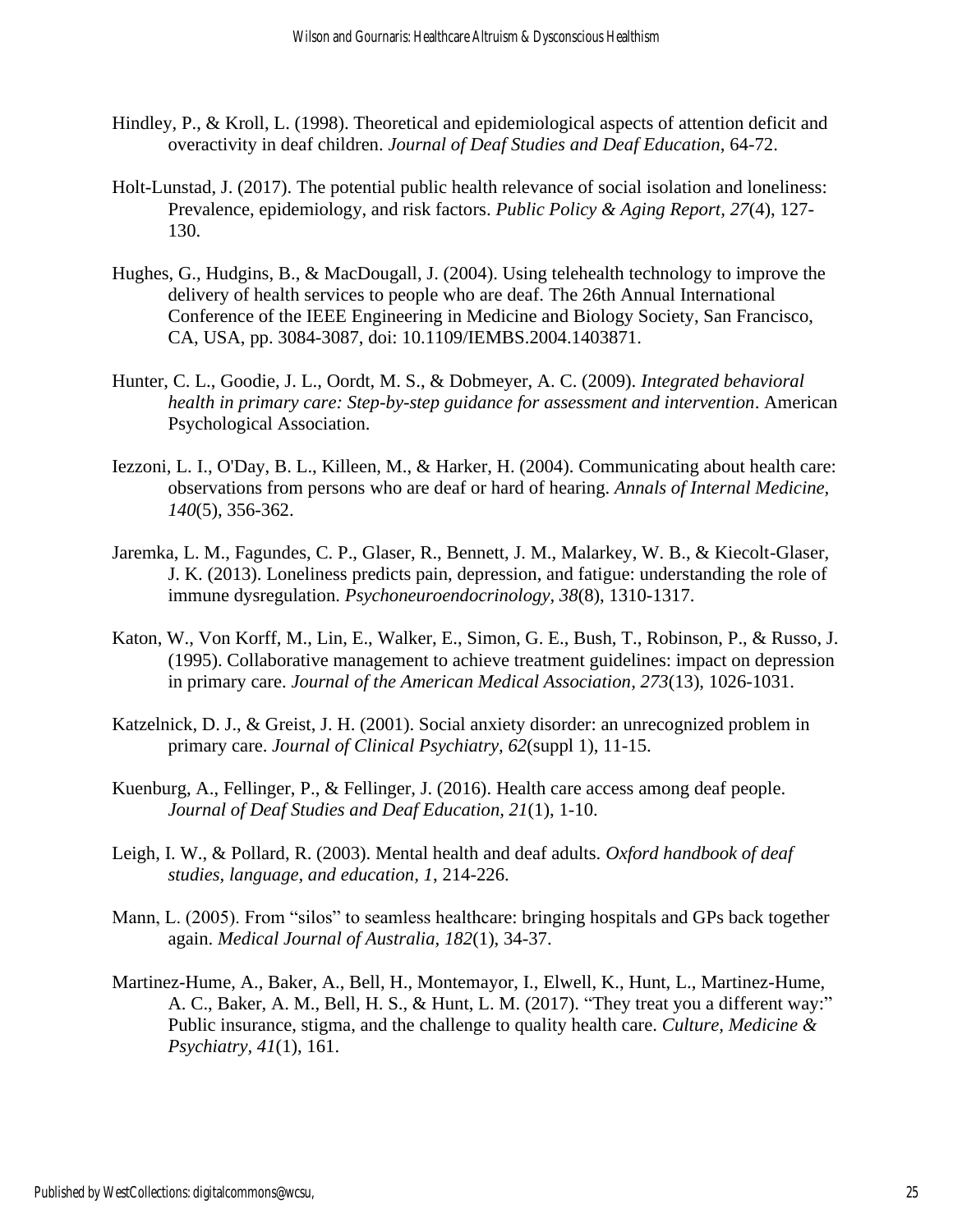- Mauer, B. J., & Druss, B. G. (2010). Mind and body reunited: Improving care at the behavioral and primary healthcare interface. *The Journal of Behavioral Health Services & Research, 37*(4), 529-542.
- Mavrides, N., & Nemeroff, C. B. (2015). Treatment of affective disorders in cardiac disease. *Dialogues in Clinical Neuroscience, 17*(2), 127.
- McEwen, E., & Anton-Culver, H. (1988). The medical communication of deaf patients. *Journal of Family Practice, 26*(3), 289-291.
- McKee, M. (2016, March). *Integrating behavioral health into primary care – addressing the well-being of deaf and hard of hearing patients*. ADARA Breakout, Denver, CO. https://mhcd.org/adarabreakout2016/
- McKee, M. M., Barnett, S. L., Block, R. C., & Pearson, T. A. (2011). Impact of communication on preventive services among deaf American Sign Language users. *American Journal of Preventive Medicine, 41*(1), 75-79.
- McKee, M. M., Paasche-Orlow, M. K., Winters, P. C., Fiscella, K., Zazove, P., Sen, A., & Pearson, T. (2015). Assessing health literacy in deaf American Sign Language users. *Journal of Health Communication, 20*(sup2), 92-100. https://doi.org/10.1080/10810730.2015.1066468
- Melek, S. P., Norris, D. T., & Paulus, J. (2014). Economic impact of integrated medicalbehavioral healthcare. *Milliman American Psychiatric Assocication Report, 7*(7).
- Mohler, J. M. (2013). Collaboration across clinical silos. *Frontiers of Health Services Management, 29*(4), 36-44.
- Morris, A. (2019). *Deaf and unemployed: 1,000+ applications but still no full-time job*. [https://www.npr.org/2019/01/12/662925592/deaf-and-unemployed-1-000-applications](https://www.npr.org/2019/01/12/662925592/deaf-and-unemployed-1-000-applications-but-still-no-full-time-job)[but-still-no-full-time-job](https://www.npr.org/2019/01/12/662925592/deaf-and-unemployed-1-000-applications-but-still-no-full-time-job)
- Most, T. (2007). Speech intelligibility, loneliness, and sense of coherence among deaf and hard of hearing children in individual inclusion and group inclusion. *Journal of Deaf Studies and Deaf Education, 12*(4), 495-503. https://doi.org/10.1093/deafed/enm015
- Murphy, J. S., & Newlon, B. J. (1987). Loneliness and the mainstreamed hearing impaired college student. *American Annals of the Deaf, 132*(1), 21-25.
- National Association of the Deaf (NAD) (2016). *Position statement on preservation of mental health services for deaf people in an integrated health care*. https://www.nad.org/aboutus/position-statements/position-statement-on-preservation-of-mental-health-services-fordeaf-people-in-an-integrated-health-care/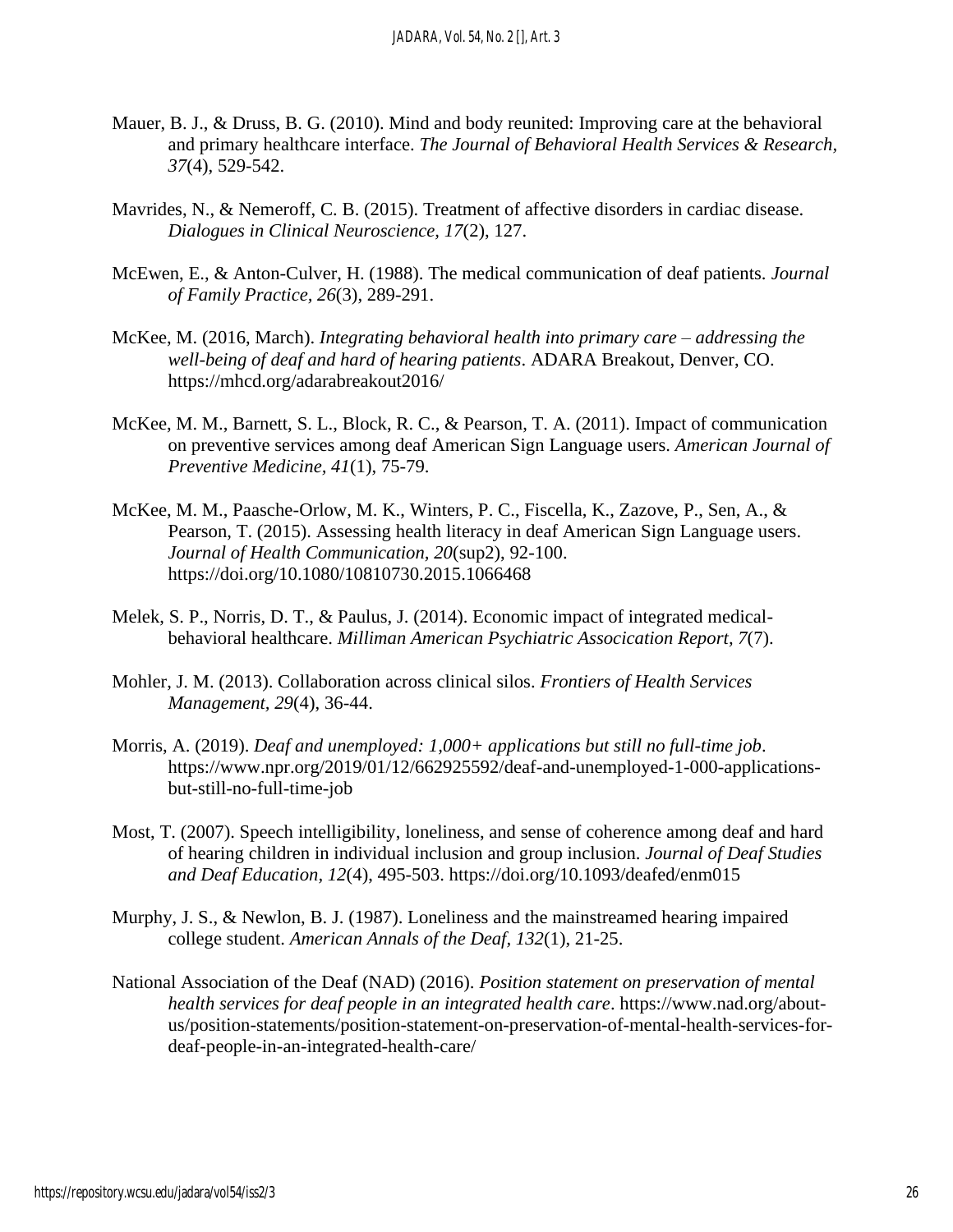- O'Carroll, A. (2020). *Why do people not engage with healthcare?* In Matheson, J., Patterson, J., Neilson, L. (Eds.), *Tackling causes and consequences of health inequalities: A practical guide* (pp. 125-132). CRC Press.
- Panzer, K., Park, J., Pertz, L., & McKee, M. M. (2020). Teaming together to care for our deaf patients: Insights from the deaf health clinic. *JADARA, 53*(2), 60-77.
- Peinkofer, J. R. (1994). HIV education for the deaf, a vulnerable minority. *Public Health Reports, 109*(3), 390.
- Perloff, J. D., Kletke, P., & Fossett, J. W. (1995). Which physicians limit their Medicaid participation, and why. *Health Services Research, 30*(1), 7-26.
- Pertz, L., Plegue, M., Diehl, K., Zazove, P., & McKee, M. (2018). Addressing mental health needs for deaf patients through an integrated health care model. *Journal of Deaf Studies and Deaf Education*.
- Plana-Ripoll, O., Pedersen, C. B., Agerbo, E., Holtz, Y., Erlangsen, A., Canudas-Romo, V., Andersen, P. K., Charlson, F. J., Christensen, M. K., & Erskine, H. E. (2019). A comprehensive analysis of mortality-related health metrics associated with mental disorders: a nationwide, register-based cohort study. *The Lancet, 394*(10211), 1827-1835.
- Pollard Jr, R. Q., & Barnett, S. (2009). Health-related vocabulary knowledge among deaf adults. *Rehabilitation Psychology, 54*(2), 182.
- Prince, M., Patel, V., Saxena, S., Maj, M., Maselko, J., Phillips, M. R., & Rahman, A. (2007). No health without mental health. *The Lancet, 370*(9590), 859-877.
- Raney, L. E. (2017). *Elements of effective design and implementation.* In Raney, L.E., Lasky, G.B., & Scott, C. (Eds.), *Integrated care: A guide for effective implementation*, (pp. 3- 36). American Psychiatric Association Publishing.
- Raney, L. E., Lasky, G. B., & Scott, C. (2017). *Integrated care: A guide for effective implementation*. American Psychiatric Association Publishing.
- Roter, D. L., Hall, J. A., Merisca, R., Nordstrom, B., Cretin, D., & Svarstad, B. (1998). Effectiveness of interventions to improve patient compliance: A meta-analysis. *Medical Care*, 1138-1161.
- Saulsberry, L., Seo, V., & Fung, V. (2019). The impact of changes in medicaid provider fees on provider participation and enrollees' care: A systematic literature review. *Journal of General Internal Medicine*, 1-10.

Schein JD, D. M. (1980). Survey of healthcare for deaf people. *The Deaf American, 32*(5), 5-27.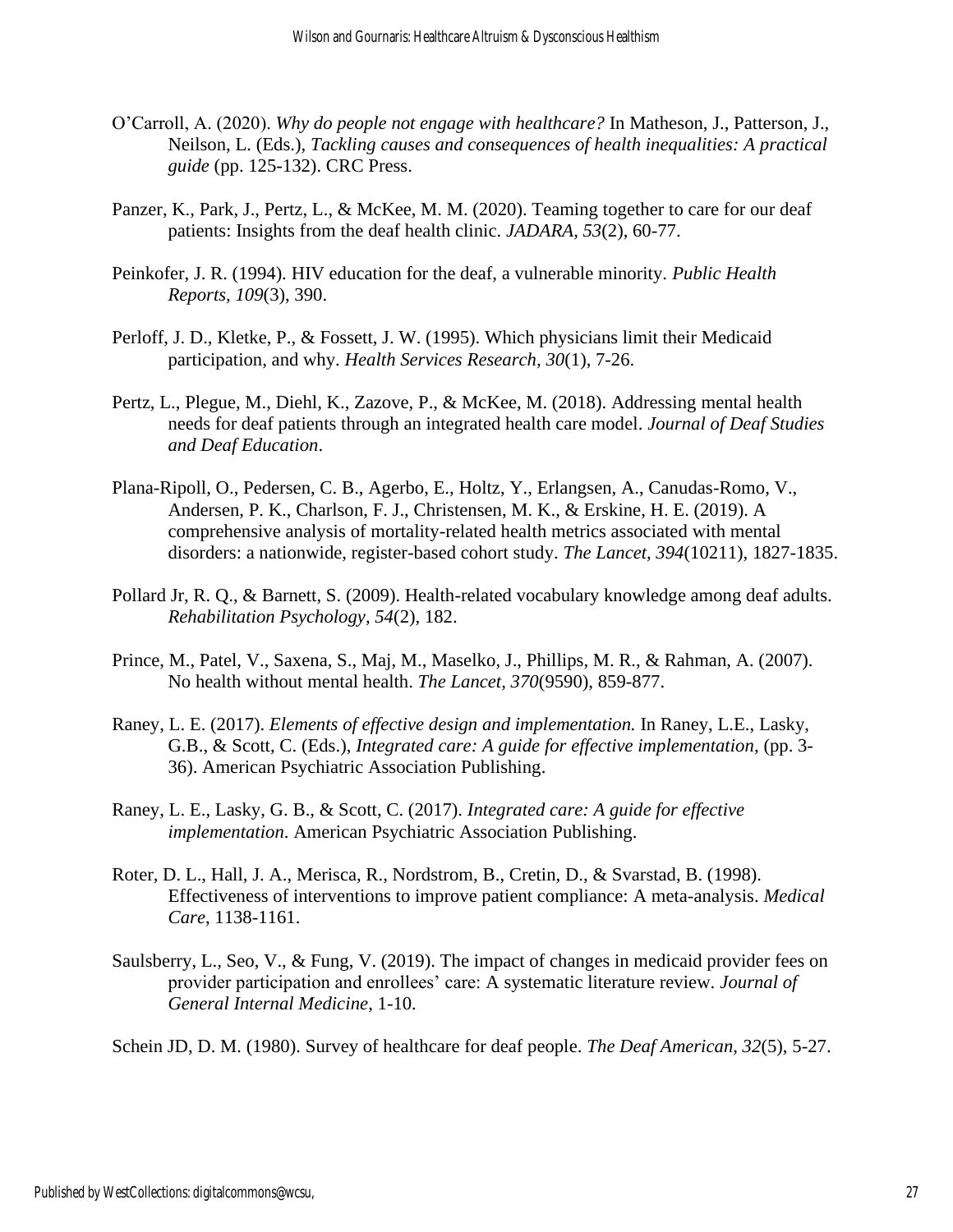- Sheppard, K. (2014). Deaf adults and health care: Giving voice to their stories. *Journal of the American Association of Nurse Practitioners, 26*(9), 504-510.
- Skowronek, R. K., & Lewis, K. E. (2010). *Beneath the ivory tower: The archaeology of academia*. University Press of Florida.
- Spark Policy Institute (2018). *Research report: Serving the deaf and hard of hearing community through integrated healthcare*. https://mhcd.org/wp-content/uploads/2020/04/Research-Report-Colorado-Daylight-Partnership-Inegrated-CareInitiative.pdf
- Spiro, Anne C. (2014). *Bridging the Silos: The Effects of Including Social Workers in Integrated Healthcare Teams in the Treatment of Chronic Pain*. Social Work Master's Clinical Research Papers. https://ir.stthomas.edu/ssw\_mstrp/389
- Steinberg, A. G., Sullivan, V. J., & Montoya, L. A. (1999). Loneliness and social isolation in the work place for deaf individuals during the transition years: A preliminary investigation. *Journal of Applied Rehabilitation Counseling, 30*(1), 22.
- Steptoe, A., Shankar, A., Demakakos, P., & Wardle, J. (2013). Social isolation, loneliness, and all-cause mortality in older men and women. *Proceedings of the National Academy of Sciences, 110*(15), 5797-5801.
- Stewart, M. A. (1995). Effective physician-patient communication and health outcomes: a review. *Canadian Medical Association Journal, 152*(9), 1423.
- Tamaskar, P., Malia, T., Stern, C., Gorenflo, D., Meador, H., & Zazove, P. (2000). Preventive attitudes and beliefs of deaf and hard-of-hearing individuals. *Archives of Family Medicine, 9*(6), 518.
- Thomas, A., & Herbst, K. G. (1980). Social and psychological implications of acquired deafness for adults of employment age. *British Journal of Audiology, 14*(3), 76-85.
- Todd, L., & Hoffman-Goetz, L. (2011). A qualitative study of cancer information seeking among English-as-a-second-Language older Chinese immigrant women to Canada: Sources, barriers, and strategies. *Journal of Cancer Education, 26*(2), 333-340. https://doi.org/10.1007/s13187-010-0174-y
- Tomaka, J., Thompson, S., & Palacios, R. (2006). The relation of social isolation, loneliness, and social support to disease outcomes among the elderly. *Journal of Aging and Health, 18*(3), 359-384.
- Torres, R. E. (1998). The pervading role of language on health. *Journal of Health Care for the Poor and Underserved, 9*(5), S21-S25.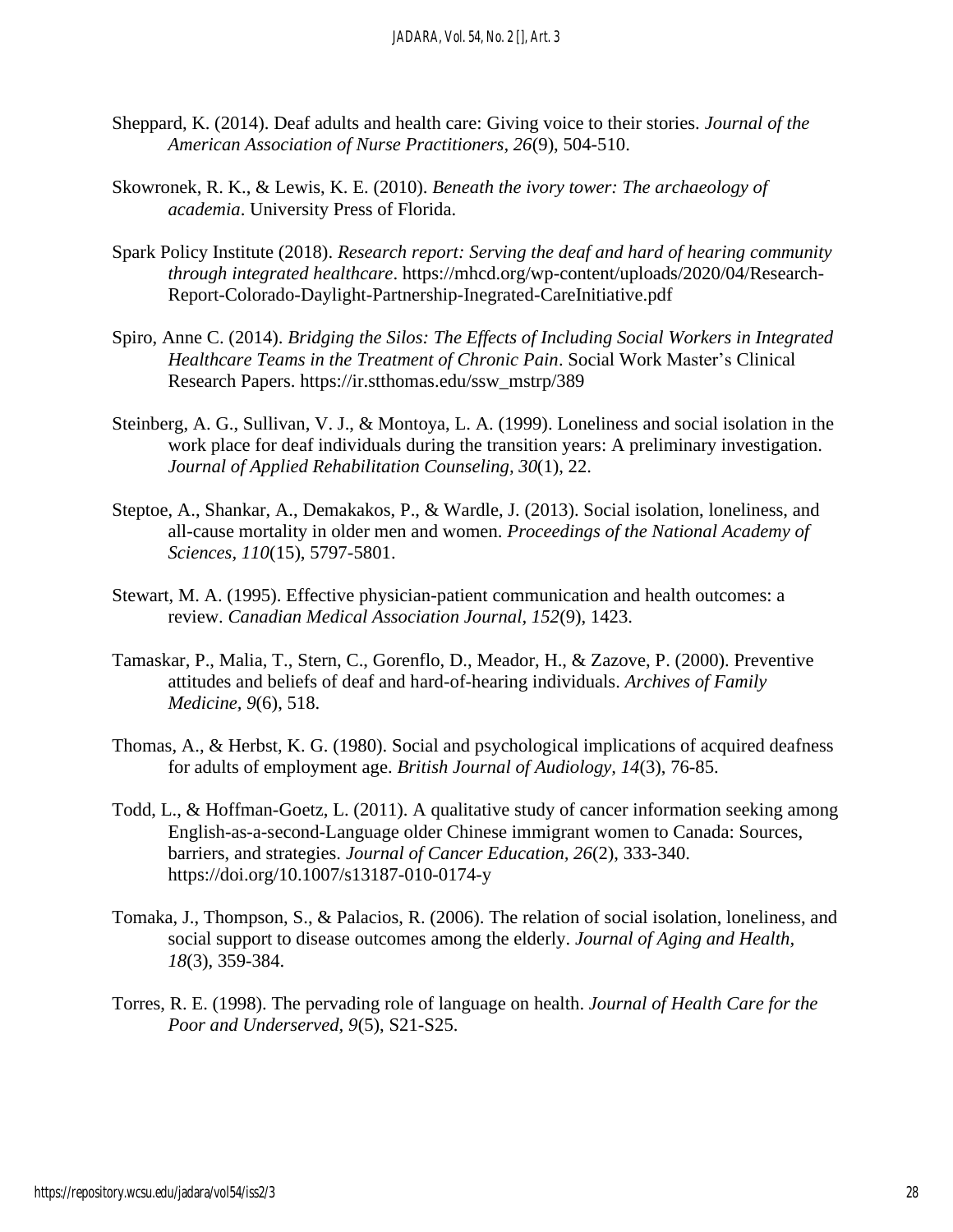- Traxler, C. B. (2000). The Stanford Achievement Test: National norming and performance standards for deaf and hard of hearing students. *Journal of Deaf Studies and Deaf Education, 5*(4), 337-348.
- Traylor, A. H., Schmittdiel, J. A., Uratsu, C. S., Mangione, C. M., & Subramanian, U. (2010). Adherence to cardiovascular disease medications: Does patient-provider race/ethnicity and language concordance matter? *Journal of General Internal Medicine, 25*(11), 1172- 1177. https://doi.org/10.1007/s11606-010-1424-8
- Valtorta, N. K., Kanaan, M., Gilbody, S., Ronzi, S., & Hanratty, B. (2016). Loneliness and social isolation as risk factors for coronary heart disease and stroke: systematic review and meta-analysis of longitudinal observational studies. *Heart, 102*(13), 1009-1016. https://doi.org/10.1136/heartjnl-2015-308790
- Vold, J. H., Aas, C., Leiva, R. A., Vickerman, P., Chalabianloo, F., Løberg, E.-M., Johansson, K. A., & Fadnes, L. T. (2019). Integrated care of severe infectious diseases to people with substance use disorders: A systematic review. *BMC Infectious Diseases, 19*(1), 306.
- Wachtel, H., & Kelz, R. R. (2020). Developing relationships: Building patient relationships. In *Building a Clinical Practice* (pp. 15-21). Springer.
- Wagner, E. H., Austin, B. T., & Von Korff, M. (1996). Organizing care for patients with chronic illness. *The Milbank Quarterly*, 511-544.
- Waters, D. B. (2003). No one can do it alone anymore: Information mastery, collaborative care, and the future of family medicine. *Families, Systems, & Health, 21*(4), 339.
- Wenning, C. J. (2009). Scientific epistemology: How scientists know what they know. *Journal of Physics Teacher Education Online, 5*(2), 3-16.
- Wilson, J. A., & Schild, S. (2014). Provision of mental health care services to deaf individuals using telehealth. *Professional Psychology: Research and Practice, 45*(5), 324.
- Winningham, A., Gore-Felton, C., Galletly, C., Seal, D., & Thornton, M. (2008). Lessons learned from more than two decades of HIV/AIDS prevention efforts: Implications for people who are deaf or hard of hearing. *American Annals of the Deaf, 153*(1), 48.
- Woloshin, S., Bickell, N. A., Schwartz, L. M., Gany, F., & Welch, H. G. (1995). Language barriers in medicine in the United States. *Journal of the American Medical Assocation, 273*(9), 724-728.
- World Health Organization. (2013). *Premature death among people with severe mental disorders*. https://www.who.int/mental\_health/management/info\_sheet.pdf
- Wright, K. B., Bylund, C., Ware, J., Parker, P., Query, J. L., & Baile, W. (2006). Medical student attitudes toward communication skills training and knowledge of appropriate provider-